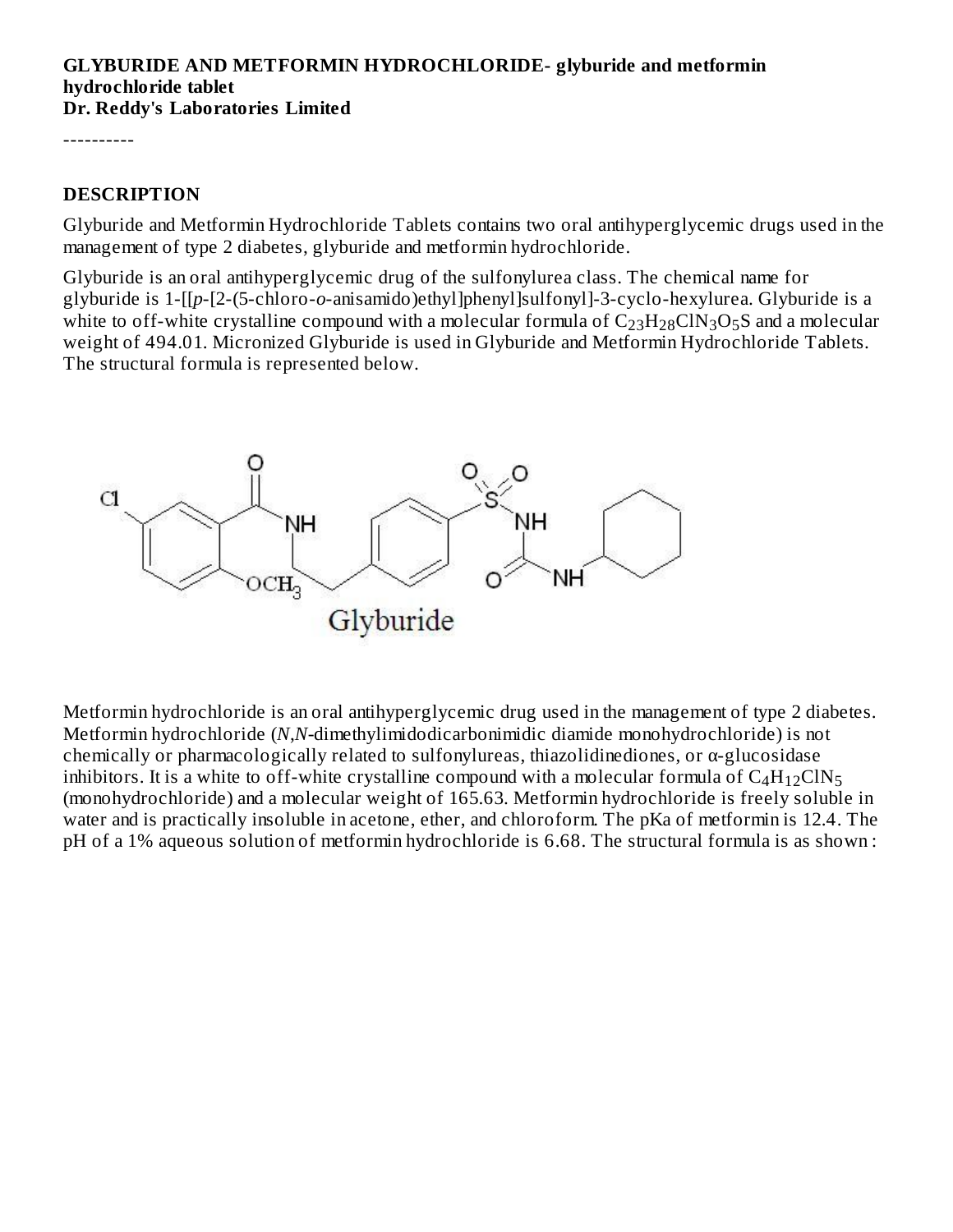

# Metformin Hydrochloride

Glyburide and Metformin Hydrochloride Tablets is available for oral administration in tablets containing 1.25 mg glyburide with 250 mg metformin hydrochloride, 2.5 mg glyburide with 500 mg metformin hydrochloride, and 5 mg glyburide with 500 mg metformin hydrochloride. In addition, each tablet contains the following inactive ingredients: Sodium Starch Glycolate, Povidone, Colloidal Silicon Dioxide, Magnesium Stearate. The 1.25 mg/250 mg tablet contains Opadry Yellow which containsHypromellose, Talc, Titanium Dioxide, Macrogol/PEG 6000, Propylene Glycol and Iron Oxide Yellow.

The tablets are film coated, which provides color differentiation. Additionally 2.5 mg/500 mg tablet contains Opadry Pink which contains Hypromellose, Talc, Titanium Dioxide, Macrogol/PEG 6000, Propylene Glycol, Iron Oxide Yellow and Iron Oxide Red. The 5 mg/500 mg tablet contains Opadry Yellow which contains Hypromellose, Talc, Titanium Dioxide, Macrogol/PEG 6000, Propylene Glycol, Iron Oxide Yellow and D & C Yellow #10 Aluminium Lake.

## **CLINICAL PHARMACOLOGY**

### **Mechanism of Action**

Glyburide and Metformin Hydrochloride Tablets combines glyburide and metformin hydrochloride, two antihyperglycemic agents with complementary mechanisms of action, to improve glycemic control in patients with type 2 diabetes.

Glyburide appears to lower blood glucose acutely by stimulating the release of insulin from the pancreas, an effect dependent upon functioning beta cells in the pancreatic islets. The mechanism by which glyburide lowers blood glucose during long-term administration has not been clearly established. With chronic administration in patients with type 2 diabetes, the blood glucose lowering effect persists despite a gradual decline in the insulin secretory response to the drug. Extrapancreatic effects may be involved in the mechanism of action of oral sulfonylurea hypoglycemic drugs.

Metformin hydrochloride is an antihyperglycemic agent that improves glucose tolerance in patients with type 2 diabetes, lowering both basal and postprandial plasma glucose. Metformin hydrochloride decreases hepatic glucose production, decreases intestinal absorption of glucose, and improves insulin sensitivity by increasing peripheral glucose uptake and utilization.

## **Pharmacokinetics**

### **Absorption and Bioavailability**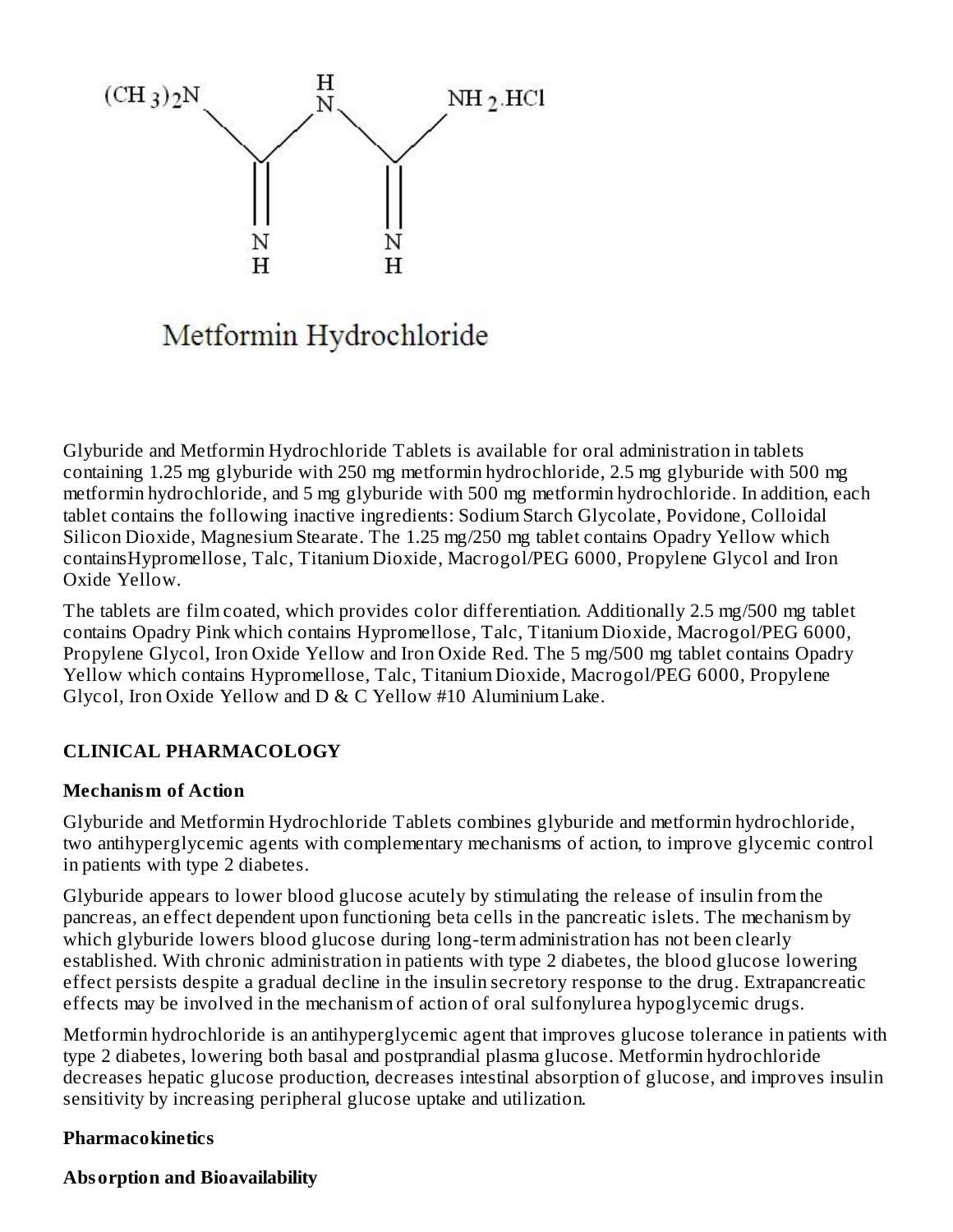## *Glyburide and Metformin Hydrochloride Tablets*

In bioavailability studies of Glyburide and Metformin Hydrochloride Tablets 2.5 mg/500 mg and 5 mg/500 mg, the mean area under the plasma concentration versus time curve (AUC) for the glyburide component was 18% and 7%, respectively, greater than that of the Micronase<sup>®</sup> brand of glyburide coadministered with metformin. The glyburide component of Glyburide and Metformin Hydrochloride Tablets, therefore, is **not** bioequivalent to Micronase<sup>®</sup>.

The metformin component of Glyburide and Metformin Hydrochloride Tablets is bioequivalent to metformin coadministered with glyburide.

Following administration of a single Glyburide and Metformin Hydrochloride Tablets 5 mg/500 mg tablet with either a 20% glucose solution or a 20% glucose solution with food, there was no effect of food on the  $\mathsf{C}_{\max}$  and a relatively small effect of food on the AUC of the glyburide component. The Tmax for the glyburide component was shortened from 7.5 hours to 2.75 hours with food compared to the same tablet strength administered fasting with a 20% glucose solution. The clinical significance of an earlier Tmax for glyburide after food is not known. The effect of food on the pharmacokinetics of the metformin component was indeterminate.

## *Glyburide*

Single-dose studies with Micronase $^\circledR$  tablets in normal subjects demonstrate significant absorption of glyburide within one hour, peak drug levels at about four hours, and low but detectable levels at twentyfour hours. Mean serum levels of glyburide, as reflected by areas under the serum concentration-time curve, increase in proportion to corresponding increases in dose. Bioequivalence has not been established between Glyburide and Metformin Hydrochloride Tablets and single ingredient glyburide products.

## *Metformin Hydrochloride*

The absolute bioavailability of a 500 mg metformin hydrochloride tablet given under fasting conditions is approximately 50 to 60%. Studies using single oral doses of metformin tablets of 500 mg and 1500 mg, and 850 mg to 2550 mg, indicate that there is a lack of dose proportionality with increasing doses, which is due to decreased absorption rather than an alteration in elimination. Food decreases the extent of and slightly delays the absorption of metformin, as shown by approximately a 40% lower peak concentration and a 25% lower AUC in plasma and a 35-minute prolongation of time to peak plasma concentration following administration of a single 850 mg tablet of metformin with food, compared to the same tablet strength administered fasting. The clinical relevance of these decreases is unknown.

## **Distribution**

## *Glyburide*

Sulfonylurea drugs are extensively bound to serum proteins. Displacement from protein binding sites by other drugs may lead to enhanced hypoglycemic action. *In vitro*, the protein binding exhibited by glyburide is predominantly non-ionic, whereas that of other sulfonylureas (chlorpropamide, tolbutamide, tolazamide) is predominantly ionic.

Acidic drugs such as phenylbutazone, warfarin, and salicylates displace the ionic-binding sulfonylureas from serum proteins to a far greater extent than the non-ionic binding glyburide. It has not been shown that this difference in protein binding results in fewer drug-drug interactions with glyburide tablets in clinical use.

## *Metformin Hydrochloride*

The apparent volume of distribution (V/F) of metformin following single oral doses of 850 mg averaged 654±358 L. Metformin is negligibly bound to plasma proteins. Metformin partitions into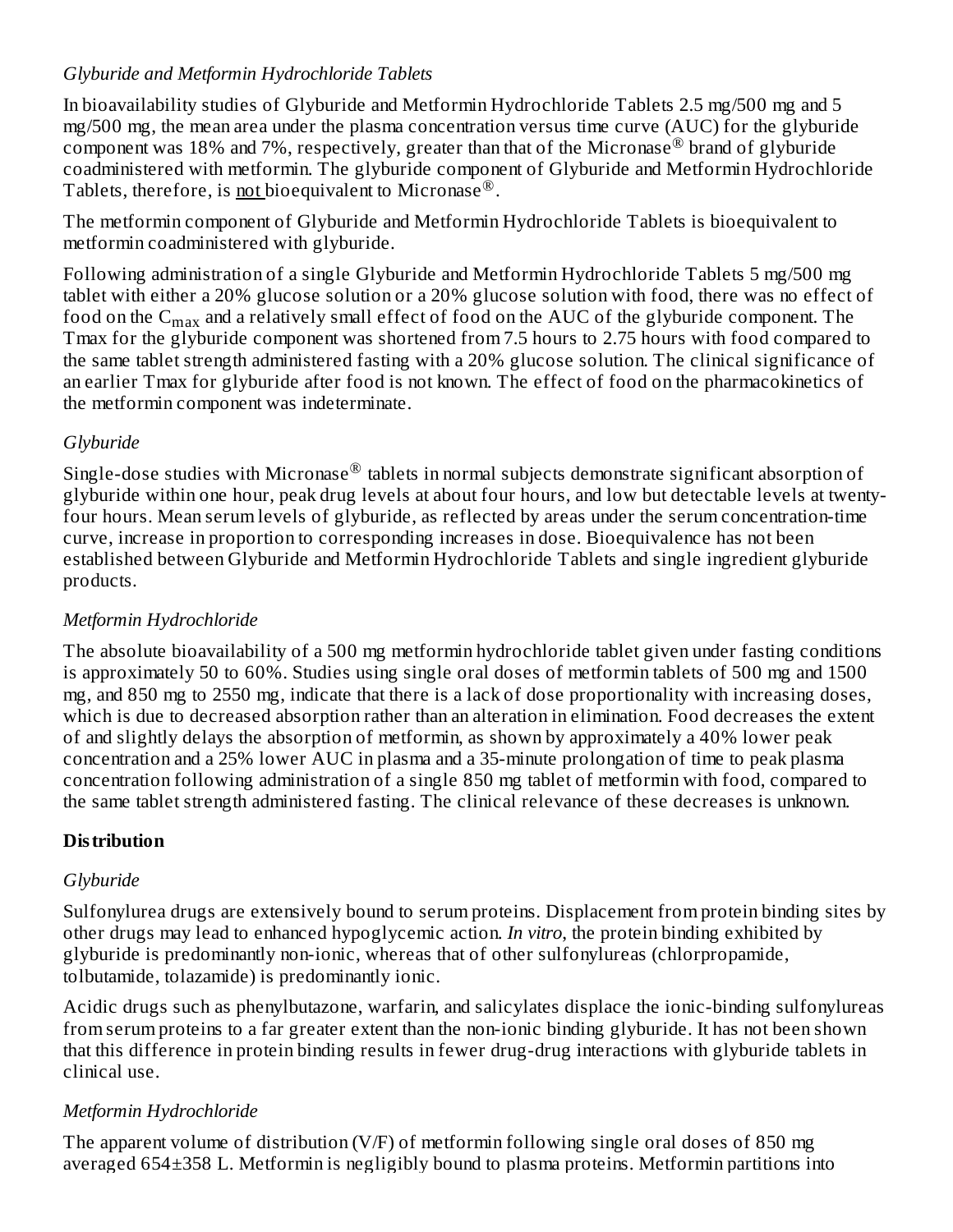erythrocytes, most likely as a function of time. At usual clinical doses and dosing schedules of metformin, steady state plasma concentrations of metformin are reached within 24 to 48 hours and are generally <1 mcg/mL. During controlled clinical trials, maximum metformin plasma levels did not exceed 5 mcg/mL, even at maximum doses.

### **Metabolism and Elimination**

## *Glyburide*

The decrease of glyburide in the serum of normal healthy individuals is biphasic; the terminal half-life is about 10 hours. The major metabolite of glyburide is the 4-trans-hydroxy derivative. A second metabolite, the 3-cis-hydroxy derivative, also occurs. These metabolites probably contribute no significant hypoglycemic action in humans since they are only weakly active (1/400<sup>th</sup> and 1/40<sup>th</sup> as active, respectively, as glyburide) in rabbits. Glyburide is excreted as metabolites in the bile and urine, approximately 50% by each route. This dual excretory pathway is qualitatively different from that of other sulfonylureas, which are excreted primarily in the urine.

## *Metformin Hydrochloride*

Intravenous single-dose studies in normal subjects demonstrate that metformin is excreted unchanged in the urine and does not undergo hepatic metabolism (no metabolites have been identified in humans) nor biliary excretion. Renal clearance (see **Table 1**) is approximately 3.5 times greater than creatinine clearance, which indicates that tubular secretion is the major route of metformin elimination. Following oral administration, approximately 90% of the absorbed drug is eliminated via the renal route within the first 24 hours, with a plasma elimination half-life of approximately 6.2 hours. In blood, the elimination half-life is approximately 17.6 hours, suggesting that the erythrocyte mass may be a compartment of distribution.

## **Special Populations**

## **Patients With Type 2 Diabetes**

Multiple-dose studies with glyburide in patients with type 2 diabetes demonstrate drug level concentration-time curves similar to single-dose studies, indicating no buildup of drug in tissue depots.

In the presence of normal renal function, there are no differences between single- or multiple-dose pharmacokinetics of metformin between patients with type 2 diabetes and normal subjects (see **Table 1**), nor is there any accumulation of metformin in either group at usual clinical doses.

## **Hepatic Insufficiency**

No pharmacokinetic studies have been conducted in patients with hepatic insufficiency for either glyburide or metformin.

## **Renal Insufficiency**

No information is available on the pharmacokinetics of glyburide in patients with renal insufficiency.

In patients with decreased renal function (based on creatinine clearance), the plasma and blood half-life of metformin is prolonged and the renal clearance is decreased in proportion to the decrease in creatinine clearance (see **Table 1**; also, see **WARNINGS**).

## **Geriatrics**

There is no information on the pharmacokinetics of glyburide in elderly patients.

Limited data from controlled pharmacokinetic studies of metformin in healthy elderly subjects suggest that total plasma clearance is decreased, the half-life is prolonged, and  $\rm{C_{max}}$  is increased, compared to healthy young subjects. From these data, it appears that the change in metformin pharmacokinetics with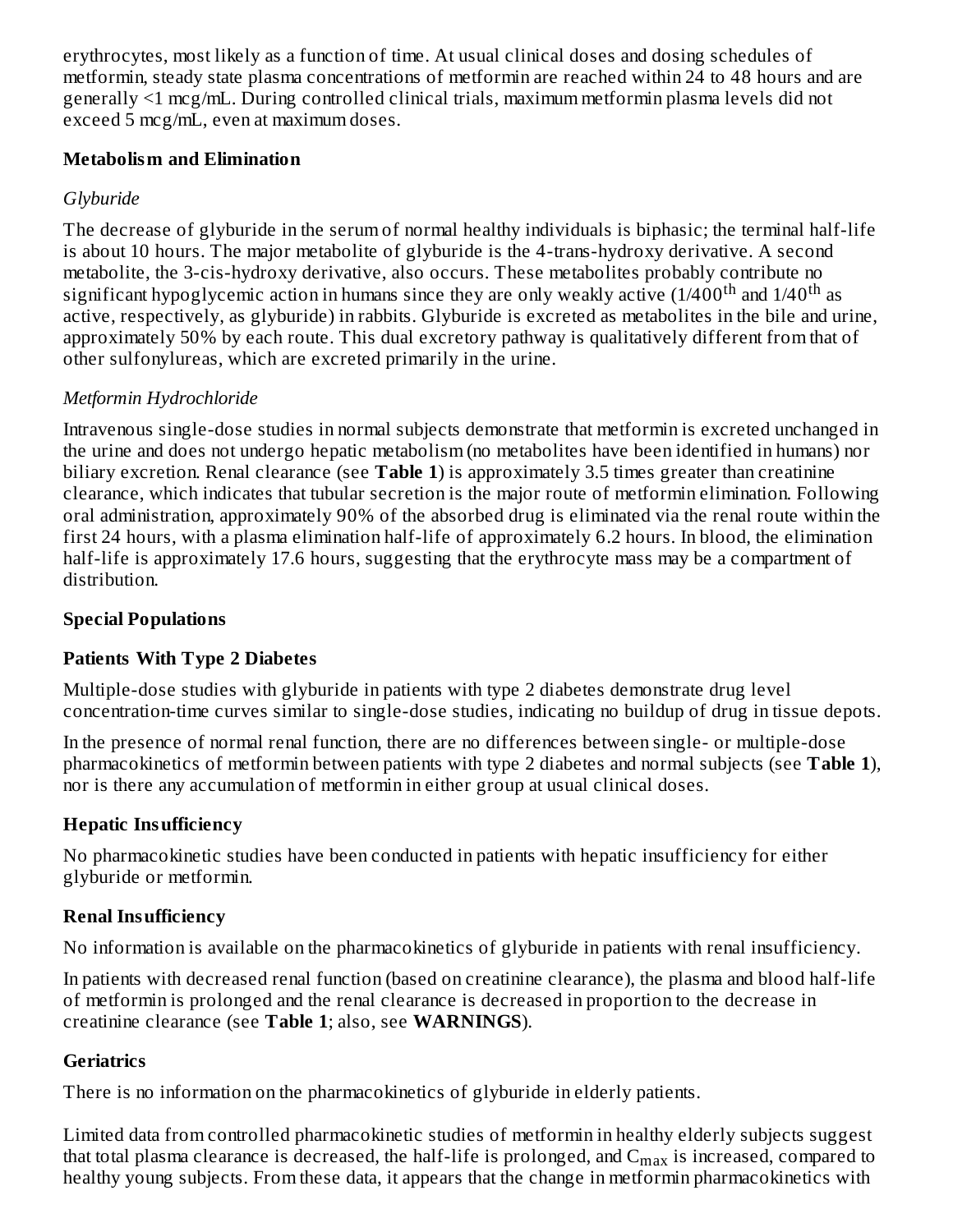aging is primarily accounted for by a change in renal function (see **Table 1**). Metformin treatment should not be initiated in patients ≥80 years of age unless measurement of creatinine clearance demonstrates that renal function is not reduced.

| <b>Subject Groups: Metformin Dose<sup>a</sup> (number of</b><br>subjects) | $C_{\rm max}$ <sub>b</sub><br>$(\mu cg/mL)$ | $T_{max}$ <sup>c</sup><br>(hrs) | <b>Renal</b><br><b>Clearance</b><br>(mL/min) |
|---------------------------------------------------------------------------|---------------------------------------------|---------------------------------|----------------------------------------------|
| <b>Healthy, non diabetic adults:</b>                                      |                                             |                                 |                                              |
| 500 mg $SDd$ (24)                                                         | 1.03                                        | $2.75 \ (\pm 0.81)$             | 600 $(\pm 132)$                              |
|                                                                           | $(\pm 0.33)$                                |                                 |                                              |
| 850 mg SD $(74)$ <sup>e</sup>                                             | 1.60                                        | 2.64                            | 552 $(\pm 139)$                              |
|                                                                           | $(\pm 0.38)$                                | $(\pm 0.82)$                    |                                              |
| 850 mg t.i.d. for 19 doses <sup>f</sup> (9)                               | 2.01                                        | 1.79 $(\pm 0.94)$               | 642 $(\pm 173)$                              |
|                                                                           | $(\pm 0.42)$                                |                                 |                                              |
| Adults with type 2 diabetes:                                              |                                             |                                 |                                              |
| 850 mg SD (23)                                                            | 1.48 $(\pm 0.5)$                            | 3.32 $(\pm 1.08)$               | 491 (±138)                                   |
| 850 mg t.i.d. for 19 doses <sup>f</sup> (9)                               | 1.90 $(\pm 0.62)$                           | $2.01 (\pm 1.22)$               | 550 $(\pm 160)$                              |
| Elderlyg, healthy nondiabetic adults: $850$ mg SD $(12)$                  | 2.45                                        | $2.71 (\pm 1.05)$               | 412 $(\pm 98)$                               |
|                                                                           | $(\pm 0.70)$                                |                                 |                                              |
| <b>Renal-impaired adults: 850 mg SD</b>                                   |                                             |                                 |                                              |
| Mild ( $CL_{cr}$ <sup>h</sup> 61 to 90 mL/min) (5)                        | 1.86                                        | 3.20 $(\pm 0.45)$               | 384 (±122)                                   |
|                                                                           | $(\pm 0.52)$                                |                                 |                                              |
| Moderate ( $CL_{cr}$ 31 to 60 mL/min) (4)                                 | 4.12                                        | 3.75 $(\pm 0.50)$               | $108 (\pm 57)$                               |
|                                                                           | $(\pm 1.83)$                                |                                 |                                              |
| Severe ( $CL_{cr}$ 10 to 30 mL/min) (6)                                   | 3.93                                        | $4.01 (\pm 1.10)$               | 130 $(\pm 90)$                               |
|                                                                           | $(\pm 0.92)$                                |                                 |                                              |

### **Table 1: Select Mean (±S.D.) Metformin Pharmacokinetic Parameters Following Single or Multiple Oral Dos es of Metformin**

<sup>a</sup>All doses given fasting except the first 18 doses of the multiple-dose studies

b<sub>Peak plasma concentration</sub>

<sup>c</sup>Time to peak plasma concentration

<sup>d</sup>SD=single dose

<sup>e</sup>Combined results (average means) of five studies: mean age 32 years (range 23 to 59 years)

<sup>f</sup>Kinetic study done following dose 19, given fasting

<sup>g</sup>Elderly subjects, mean age  $71$  years (range 65 to 81 years)

 $h$ CLcr=creatinine clearance normalized to body surface area of 1.73 m<sup>2</sup>

## **Pediatrics**

After administration of a single oral GLUCOPHAGE® (metformin hydrochloride) 500 mg tablet with food, geometric mean metformin  $\mathsf{C}_{\max}$  and  $\mathsf{AUC}$  differed less than 5% between pediatric type 2 diabetic patients (12 to 16 years of age) and gender- and weight-matched healthy adults (20 to 45 years of age), all with normal renal function.

After administration of a single oral Glyburide and Metformin Hydrochloride Tablets with food, dosenormalized geometric mean glyburide  $\mathsf{C_{max}}$  and  $\mathsf{AUC}$  in pediatric patients with type 2 diabetes (11 to 16 years of age, n=28, mean body weight of 97 kg) differed less than 6% from historical values in healthy adults.

## **Gender**

There is no information on the effect of gender on the pharmacokinetics of glyburide. Metformin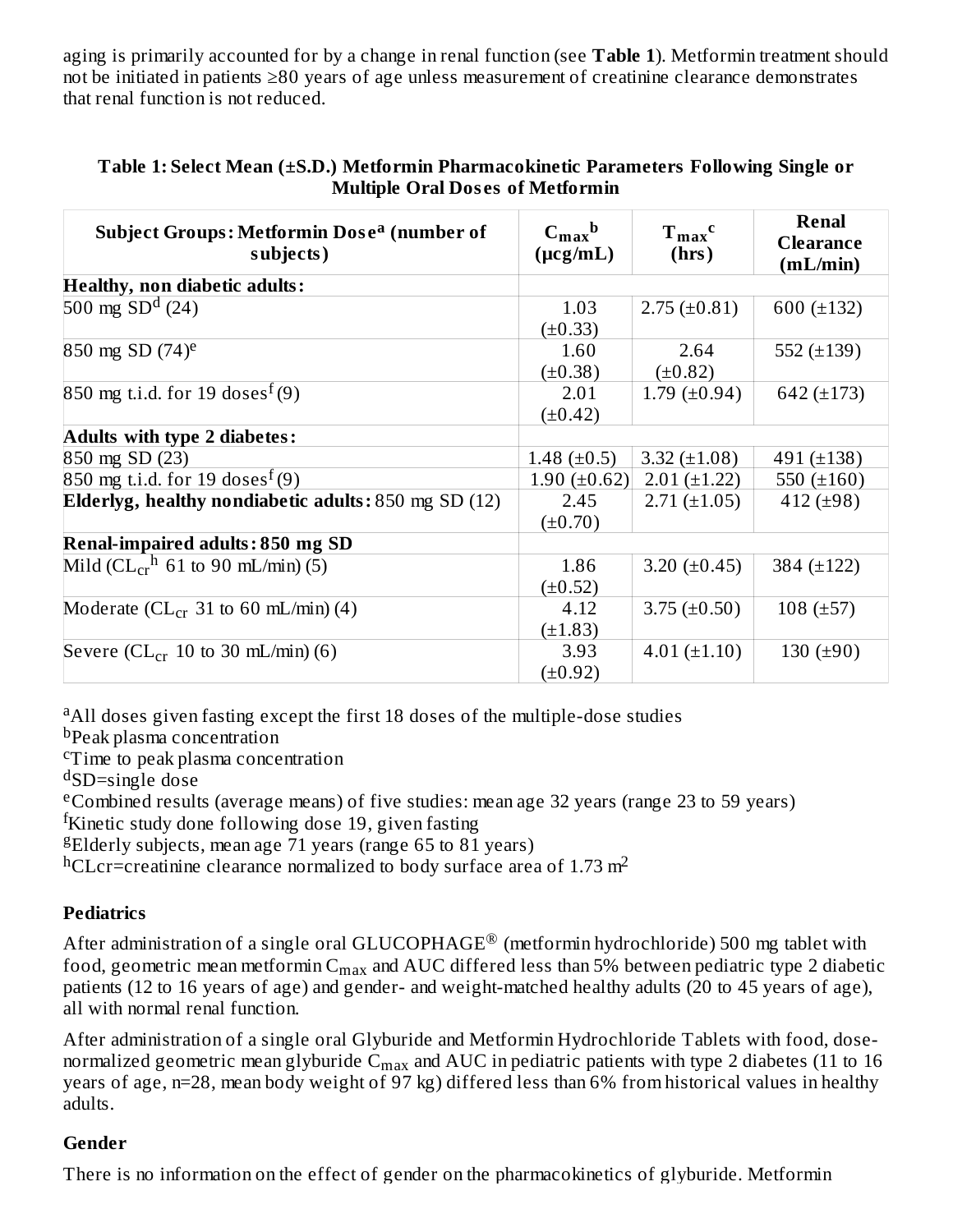pharmacokinetic parameters did not differ significantly in subjects with or without type 2 diabetes when analyzed according to gender (males=19, females=16). Similarly, in controlled clinical studies in patients with type 2 diabetes, the antihyperglycemic effect of metformin was comparable in males and females.

### **Race**

No information is available on race differences in the pharmacokinetics of glyburide. No studies of metformin pharmacokinetic parameters according to race have been performed. In controlled clinical studies of metformin in patients with type 2 diabetes, the antihyperglycemic effect was comparable in whites ( $n=249$ ), blacks ( $n=51$ ), and Hispanics ( $n=24$ ).

## **Clinical Studies**

## **Patients with Inadequate Glycemic Control on Diet and Exercis e Alone**

In a 20-week, double-blind, multicenter U.S. clinical trial, a total of 806 drug-naive patients with type 2 diabetes, whose hyperglycemia was not adequately controlled with diet and exercise alone (baseline fasting plasma glucose [FPG] <240 mg/dL, baseline hemoglobin  $\rm A_{1c}$  [Hb $\rm A_{1c}$ ] between 7% and 11%), were randomized to receive initial therapy with placebo, 2.5 mg glyburide, 500 mg metformin, Glyburide and Metformin Hydrochloride Tablets 1.25 mg/250 mg, or Glyburide and Metformin Hydrochloride Tablets 2.5 mg/500 mg. After four weeks, the dose was progressively increased (up to the eight-week visit) to a maximum of four tablets daily as needed to reach a target FPG of 126 mg/dL. Trial data at 20 weeks are summarized in **Table 2**.

|                          |                |                   | <b>Glyburide   Metformin</b> | <b>Glyburide and</b>             | <b>Glyburide and</b>         |
|--------------------------|----------------|-------------------|------------------------------|----------------------------------|------------------------------|
|                          | <b>Placebo</b> | 2.5 <sub>mg</sub> | 500 mg                       | <b>Metformin Tablets</b>         | <b>Metformin Tablets 2.5</b> |
|                          |                | tablets           | tablets                      | $1.25 \text{ mg}/250 \text{ mg}$ | $mg/500$ mg                  |
| <b>Mean Final Dose</b>   | $0 \text{ mg}$ | $5.3 \text{ mg}$  | 1317 mg                      | 2.78 mg/557 mg                   | 4.1 mg/824 mg                |
| Hemoglobin $A_{1c}$      | $N = 147$      | $N = 142$         | $N = 141$                    | $N = 149$                        | $N = 152$                    |
| Baseline Mean (%)        | 8.14           | 8.14              | 8.23                         | 8.22                             | 8.20                         |
| Mean Change from         |                |                   |                              |                                  |                              |
| <b>Baseline</b>          | $-0.21$        | $-1.24$           | $-1.03$                      | $-1.48$                          | $-1.53$                      |
| Difference from          |                | $-1.02$           | $-0.82$                      | $-1.26a$                         | $-1.31a$                     |
| Placebo                  |                |                   |                              |                                  |                              |
| Difference from          |                |                   |                              | $-0.24b$                         | $-0.29b$                     |
| Glyburide                |                |                   |                              |                                  |                              |
| Difference from          |                |                   |                              | $-0.44b$                         | $-0.49b$                     |
| Metformin                |                |                   |                              |                                  |                              |
| <b>Fasting Plasma</b>    | $N = 159$      | $N = 158$         | $N = 156$                    | $N = 153$                        | $N = 154$                    |
| <b>Glucose</b>           |                |                   |                              |                                  |                              |
| <b>Baseline Mean FPG</b> |                |                   |                              |                                  |                              |
| (mg/dL)                  | 177.2          | 178.9             | 175.1                        | 178                              | 176.6                        |
| Mean Change from         |                |                   |                              |                                  |                              |
| <b>Baseline</b>          | 4.6            | $-35.7$           | $-21.2$                      | $-41.5$                          | $-40.1$                      |
| Difference from          |                | $-40.3$           | $-25.8$                      | $-46.1a$                         | $-44.7a$                     |
| Placebo                  |                |                   |                              |                                  |                              |
| Difference from          |                |                   |                              | $-5.8c$                          | $-4.5c$                      |
| Glyburide                |                |                   |                              |                                  |                              |
| Difference from          |                |                   |                              | $-20.3c$                         | $-18.9c$                     |

#### **Table 2: Placebo- and Active-Controlled Trial of Glyburide and Metformin Tablets in Patients with Inadequate Glycemic Control on Diet and Exercis e Alone: Summary of Trial Data at 20 Weeks**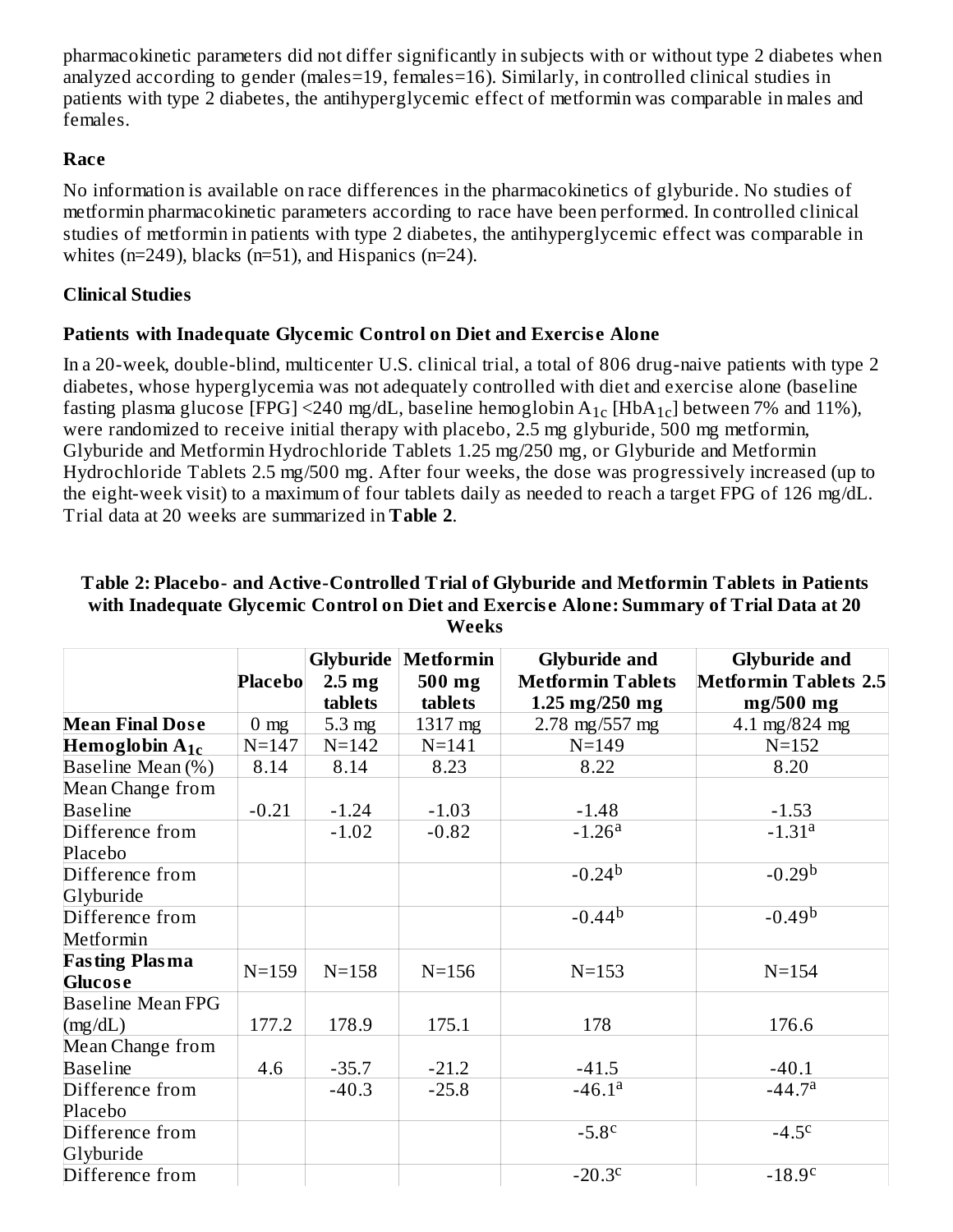| Metformin                     |           |           |           |           |           |
|-------------------------------|-----------|-----------|-----------|-----------|-----------|
| <b>Body Weight Mean</b>       |           |           |           |           |           |
| <b>Change from</b>            | $-0.7$ kg | $+1.7$ kg | $-0.6$ kg | $+1.4$ kg | $+1.9$ kg |
| <b>Baseline</b>               |           |           |           |           |           |
| <b>Final HbA<sub>1c</sub></b> |           |           |           |           |           |
| Distribution $(\% )$          | $N = 147$ | $N = 142$ | $N = 141$ | $N = 149$ | $N = 152$ |
| <7%                           | 19.7%     | 59.9%     | 50.4%     | 66.4%     | 71.7%     |
| $\geq$ 7% and <8%             | 37.4%     | 26.1%     | 29.8%     | 25.5%     | 19.1%     |
| $\geq 8\%$                    | 42.9%     | 14.1%     | 19.9%     | 8.1%      | 9.2%      |

 $a_p < 0.001$  $\dot{p}$  = 0.05  $c_{p=NS}$ 

Treatment with Glyburide and Metformin Hydrochloride Tablets resulted in significantly greater reduction in  $\rm HbA_{1c}$  and postprandial plasma glucose (PPG) compared to glyburide, metformin, or placebo. Also, Glyburide and Metformin Hydrochloride Tablets therapy resulted in greater reduction in FPG compared to glyburide, metformin, or placebo, but the differences from glyburide and metformin did not reach statistical significance.

Changes in the lipid profile associated with Glyburide and Metformin Hydrochloride Tablets treatment were similar to those seen with glyburide, metformin, and placebo.

The double-blind, placebo-controlled trial described above restricted enrollment to patients with HbA $_{\rm 1c}$ <11% or FPG <240 mg/dL. Screened patients ineligible for the first trial because of HbA $_{\rm 1c}$ and/or FPG exceeding these limits were treated directly with Glyburide and Metformin Hydrochloride Tablets 2.5 mg/500 mg in an open-label, uncontrolled protocol. In this study, three out of 173 patients (1.7%) discontinued because of inadequate therapeutic response. Across the group of 144 patients who completed 26 weeks of treatment, mean  $H\bar{b}A_{1c}$  was reduced from a baseline of 10.6% to 7.1%. The mean baseline FPG was 283 mg/dL and was reduced to 164 and 161 mg/dL after 2 and 26 weeks, respectively. The mean final titrated dose of Glyburide and Metformin Hydrochloride Tablets was 7.85 mg/1569 mg (equivalent to approximately three Glyburide and Metformin Hydrochloride Tablets 2.5 mg/500 mg per day).

### **Patients with Inadequate Glycemic Control on Sulfonylurea Alone**

In a 16-week, double-blind, active-controlled U.S. clinical trial, a total of 639 patients with type 2 diabetes not adequately controlled (mean baseline  $HbA_{1c}$  9.5%, mean baseline FPG 213 mg/dL) while being treated with at least one-half the maximum dose of a sulfonylurea (e.g., glyburide 10 mg, glipizide 20 mg) were randomized to receive glyburide (fixed dose, 20 mg), metformin (500 mg), Glyburide and Metformin Hydrochloride Tablets 2.5 mg/500 mg, or Glyburide and Metformin Hydrochloride Tablets 5 mg/500 mg. The doses of metformin and Glyburide and Metformin Hydrochloride Tablets were titrated to a maximum of four tablets daily as needed to achieve FPG <140 mg/dL. Trial data at 16 weeks are summarized in **Table 3**.

|                     | $500$ mg<br>5 <sub>mg</sub><br>tablets<br>tablets |           | Glyburide Metformin Glyburide and Metformin<br><b>Hydrochloride Tablets 2.5</b><br>$mg/500$ mg | <b>Glyburide and Metformin</b><br><b>Hydrochloride Tablets 5</b><br>$mg/500$ mg |  |
|---------------------|---------------------------------------------------|-----------|------------------------------------------------------------------------------------------------|---------------------------------------------------------------------------------|--|
| Mean Final Dose     | $20 \text{ mg}$                                   | 1840 mg   | $8.8 \text{ mg}/1760 \text{ mg}$                                                               | $17 \text{ mg}/1740 \text{ mg}$                                                 |  |
| Hemoglobin $A_{1c}$ | $N = 158$                                         | $N = 142$ | $N = 154$                                                                                      | $N = 159$                                                                       |  |
| Baseline Mean (%)   | 9.63                                              | 9.51      | 9.43                                                                                           | 9.44                                                                            |  |
| Final Mean          | 9.61                                              | 9.82      | 7.92                                                                                           | 7.91                                                                            |  |
|                     |                                                   |           |                                                                                                |                                                                                 |  |

a a

### **Table 3: Glyburide and Metformin Hydrochloride Tablets in Patients with Inadequate Glycemic Control on Sulfonylurea Alone: Summary of Trial Data at 16 Weeks**

Difference from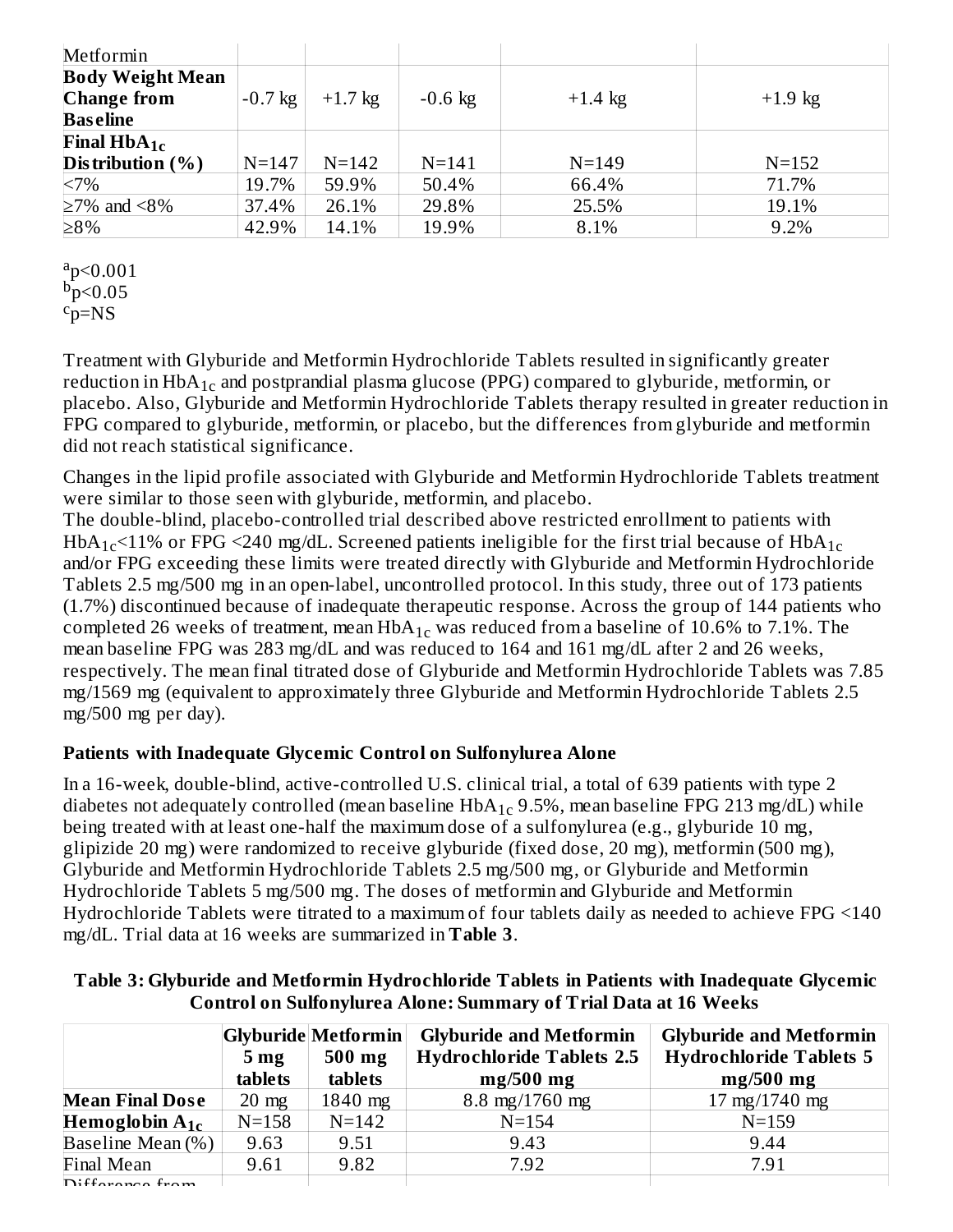| <b>DITTELETTICE ITOIII</b><br>Glyburide              |            |            | $-1.69a$   | $-1.70a$   |
|------------------------------------------------------|------------|------------|------------|------------|
| Difference from<br>Metformin                         |            |            | $-1.90a$   | $-1.91a$   |
| <b>Fasting Plasma</b><br><b>Glucose</b>              | $N = 163$  | $N = 152$  | $N = 160$  | $N = 160$  |
| <b>Baseline Mean</b><br>(mg/dL)                      | 218.4      | 213.4      | 212.2      | 210.2      |
| Final Mean                                           | 221.0      | 233.8      | 169.6      | 161.1      |
| Difference from                                      |            |            |            |            |
| Glyburide                                            |            |            | $-51.3a$   | $-59.9a$   |
| Difference from<br>Metformin                         |            |            | $-64.2a$   | $-72.7a$   |
| <b>Body Weight</b>                                   |            |            |            |            |
| <b>Mean Change</b>                                   | $+0.43$ kg | $-2.76$ kg | $+0.75$ kg | $+0.47$ kg |
| from Baseline                                        |            |            |            |            |
| <b>Final HbA<sub>1c</sub></b><br>Distribution $(\%)$ | $N = 158$  | $N = 142$  | $N = 154$  | $N = 159$  |
| <7%                                                  | 2.5%       | 2.8%       | 24.7%      | 22.6%      |
| $\geq$ 7% and <8%                                    | 9.5%       | 11.3%      | 33.1%      | 37.1%      |
| $\geq 8\%$                                           | 88%        | 85.9%      | 42.2%      | 40.3%      |

 $a_p < 0.001$ 

After 16 weeks, there was no significant change in the mean  $HbA_{1c}$  in patients randomized to glyburide or to metformin therapy. Treatment with Glyburide and Metformin Hydrochloride Tablets at doses up to 20 mg/2000 mg per day resulted in significant lowering of  $HbA_{1c}$ , FPG, and PPG from baseline compared to glyburide or metformin alone.

### **Addition of Thiazolidinediones to Glyburide and Metformin Hydrochloride Tablets Therapy**

In a 24-week, double-blind, multicenter U.S. clinical trial, patients with type 2 diabetes not adequately controlled on current oral antihyperglycemic therapy (either monotherapy or combination therapy) were first switched to open label Glyburide and Metformin Hydrochloride Tablets 2.5 mg/500 mg and titrated to a maximum daily dose of 10 mg/2000 mg. A total of 365 patients inadequately controlled (HbA $_{\rm 1c}$ >7.0% and ≤10%) after 10 to 12 weeks of a daily Glyburide and Metformin Hydrochloride Tablets dose of at least 7.5 mg/1500 mg were randomized to receive add-on therapy with rosiglitazone 4 mg or placebo once daily. After eight weeks, the rosiglitazone dose was increased to a maximum of 8 mg daily as needed to reach a target mean daily glucose of 126 mg/dL or HbA $_{\rm 1c}$  <7%. Trial data at 24 weeks or at the last prior visit are summarized in **Table 4**.

### **Table 4: Effects of Adding Rosiglitazone or Placebo in Patients Treated with Glyburide and Metformin Hydrochloride Tablets in a 24-Week Trial**

| Placebo + Glyburide and<br>Metformin Hydrochloride<br><b>Tablets</b> |                | Rosiglitazone + Glyburide and<br><b>Metformin Hydrochloride Tablets</b> |  |  |
|----------------------------------------------------------------------|----------------|-------------------------------------------------------------------------|--|--|
| <b>Mean Final Dose</b>                                               |                |                                                                         |  |  |
| <b>Glyburide and Metformin</b>                                       |                |                                                                         |  |  |
| <b>Hydrochloride Tablets</b>                                         | 10 mg/1992 mg  | 9.6 mg/1914 mg                                                          |  |  |
| Rosiglitazone                                                        | $0 \text{ mg}$ | $7.4 \text{ mg}$                                                        |  |  |
| Hemoglobin $A_{1c}$                                                  | $N = 178$      | $N = 177$                                                               |  |  |
| Baseline Mean (%)                                                    | 8.09           | 8.14                                                                    |  |  |
| Final Mean                                                           | 8.21           | 7.23                                                                    |  |  |
| Difference from Placebo <sup>a</sup>                                 |                | $-1.02b$                                                                |  |  |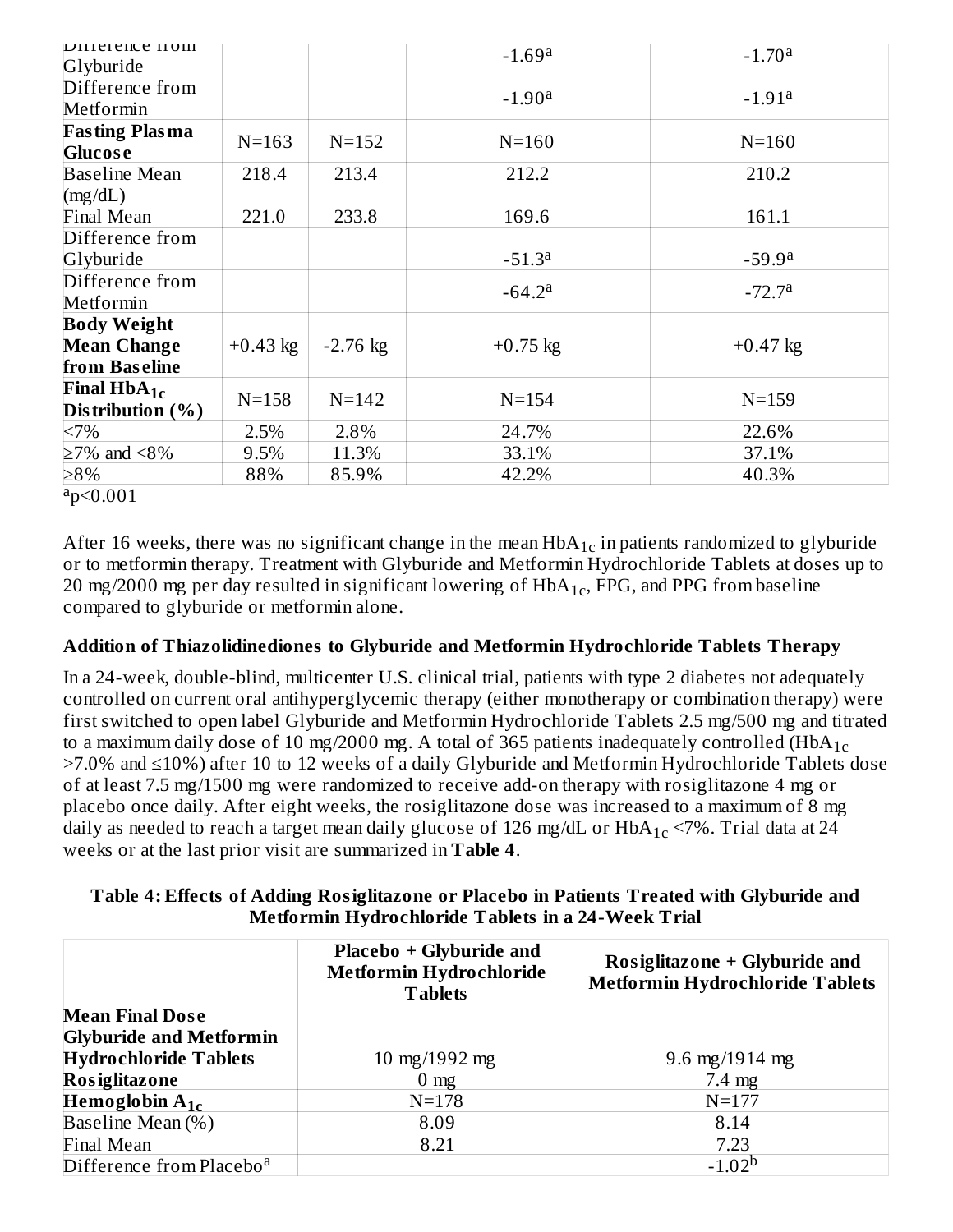| <b>Fasting Plasma Glucose</b>                   | $N = 181$  | $N = 176$   |
|-------------------------------------------------|------------|-------------|
| Baseline Mean (mg/dL)                           | 173.1      | 178.4       |
| Final Mean                                      | 181.4      | 136.3       |
| Difference from Placebo <sup>a</sup>            |            | $-48.5^{b}$ |
| <b>Body Weight Mean Change</b><br>from Baseline | $+0.03$ kg | $+3.03$ kg  |
| Final $HbA_{1c}$ Distribution                   | $N = 178$  | $N = 177$   |
|                                                 |            |             |
| $\frac{(\%)}{200}$                              | 13.5%      | 42.4%       |
| $\geq$ 7% and <8%                               | 32.0%      | 38.4%       |
| ≥8%                                             | 54.5%      | 19.2%       |

<sup>a</sup>Adjusted for the baseline mean difference  $b_p < 0.001$ 

For patients who did not achieve adequate glycemic control on Glyburide and Metformin Hydrochloride Tablets, the addition of rosiglitazone, compared to placebo, resulted in significant lowering of  $HbA_{1c}$  and FPG.

## **INDICATIONS AND USAGE**

Glyburide and Metformin Hydrochloride Tablets is indicated as an adjunct to diet and exercise to improve glycemic control in adults with type 2 diabetes mellitus.

## **CONTRAINDICATIONS**

Glyburide and Metformin Hydrochloride Tablets is contraindicated in patients with :

1. Renal disease or renal dysfunction (e.g., as suggested by serum creatinine levels ≥1.5 mg/dL [males], ≥1.4 mg/dL [females], or abnormal creatinine clearance) which may also result from conditions such as cardiovascular collapse (shock), acute myocardial infarction, and septicemia (see **WARNINGS** and **PRECAUTIONS**).

2. Known hypersensitivity to metformin hydrochloride or glyburide.

3. Acute or chronic metabolic acidosis, including diabetic ketoacidosis, with or without coma. Diabetic ketoacidosis should be treated with insulin.

Glyburide and Metformin Hydrochloride Tablets should be temporarily discontinued in patients undergoing radiologic studies involving intravascular administration of iodinated contrast materials, because use of such products may result in acute alteration of renal function. (See also **PRECAUTIONS**.)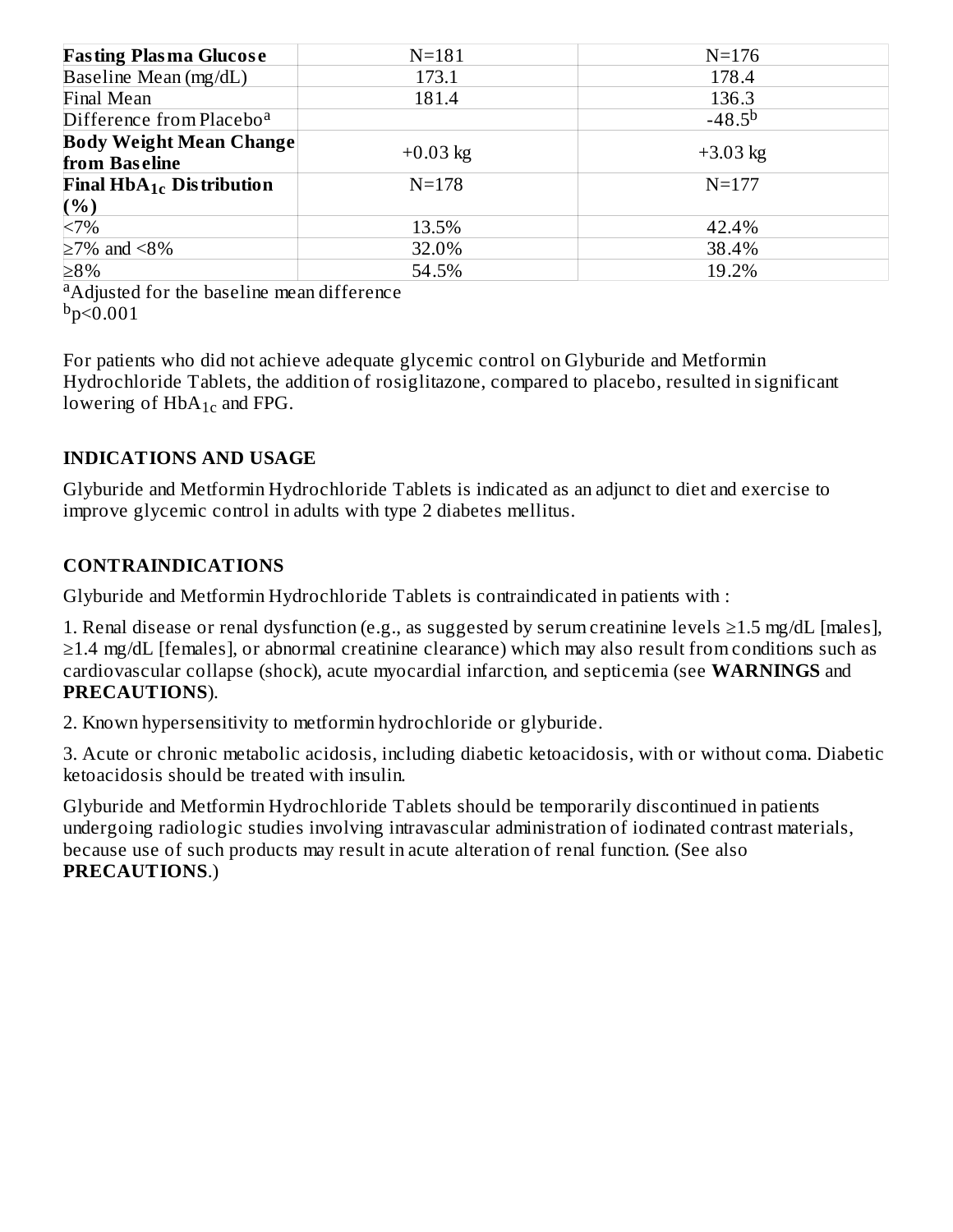#### **WARNINGS**

#### **Metformin Hydrochloride**

**Lactic acidosis:**

**Lactic acidosis is a rare, but s erious, metabolic complication that can occur due to metformin accumulation during treatment with Glyburide and Metformin Hydrochloride Tablets; when it occurs, it is fatal in approximately 50% of cas es. Lactic acidosis may also occur in association with a number of pathophysiologic conditions, including diabetes mellitus, and whenever there is significant tissue hypoperfusion and hypoxemia. Lactic acidosis is characterized by elevated blood lactate levels (>5 mmol/L), decreas ed blood pH, electrolyte disturbances with an increas ed anion gap, and an increas ed lactate/pyruvate ratio. When metformin is implicated as the caus e of lactic acidosis, metformin plasma levels >5 mcg/mL are generally found.**

**The reported incidence of lactic acidosis in patients receiving metformin hydrochloride is very low (approximately 0.03 cas es/1000 patient-years, with approximately 0.015 fatal cas es/1000 patient-years). In more than 20,000 patient-years exposure to metformin in clinical trials, there were no reports of lactic acidosis. Reported cas es have occurred primarily in diabetic patients with significant renal insufficiency, including both intrinsic renal dis eas e and renal hypoperfusion, often in the s etting of multiple concomitant medical/surgical problems and multiple concomitant medications. Patients with congestive heart failure requiring pharmacologic management, in particular thos e with unstable or acute congestive heart failure who are at risk of hypoperfusion and hypoxemia, are at increas ed risk of lactic acidosis. The risk of lactic acidosis increas es with the degree of renal dysfunction and the patient's age. The risk of lactic acidosis may, therefore, be significantly decreas ed by regular monitoring of renal function in patients taking metformin and by us e of the minimum effective dos e of metformin. In particular, treatment of the elderly should be accompanied by careful monitoring of renal function. Glyburide and Metformin Hydrochloride Tablets treatment should not be initiated in patients** ≥**80 years of age unless measurement of creatinine clearance demonstrates that renal function is not reduced, as thes e patients are more sus ceptible to developing lactic acidosis. In addition, Glyburide and Metformin Hydrochloride Tablets should be promptly withheld in the pres ence of any condition associated with hypoxemia, dehydration, or s epsis. Becaus e impaired hepatic function may significantly limit the ability to clear lactate, Glyburide and Metformin Hydrochloride Tablets should generally be avoided in patients with clinical or laboratory evidence of hepatic dis eas e. Patients should be cautioned against excessive alcohol intake, either acute or chronic, when taking Glyburide and Metformin Hydrochloride Tablets, since alcohol potentiates the effects of metformin hydrochloride on lactate metabolism. In addition, Glyburide and Metformin Hydrochloride Tablets should be temporarily dis continued prior to any intravas cular radiocontrast study and for any surgical procedure (s ee also PRECAUTIONS).**

**The ons et of lactic acidosis often is subtle, and accompanied only by nonspecific symptoms such as malais e, myalgias, respiratory distress, increasing somnolence, and nonspecific abdominal distress. There may be associated hypothermia, hypotension, and resistant bradyarrhythmias with more marked acidosis. The patient and the patient's physician must be aware of the possible importance of such symptoms and the patient should be instructed to notify the physician immediately if they occur (s ee also PRECAUTIONS). Glyburide and Metformin Hydrochloride Tablets should be withdrawn until the situation is clarified. Serum electrolytes, ketones, blood glucos e, and if indicated, blood pH, lactate levels, and** even blood metformin levels may be useful. Once a patient is stabilized on any dose level of **Glyburide and Metformin Hydrochloride Tablets, gastrointestinal symptoms, which are common during initiation of therapy with metformin, are unlikely to be drug related. Later**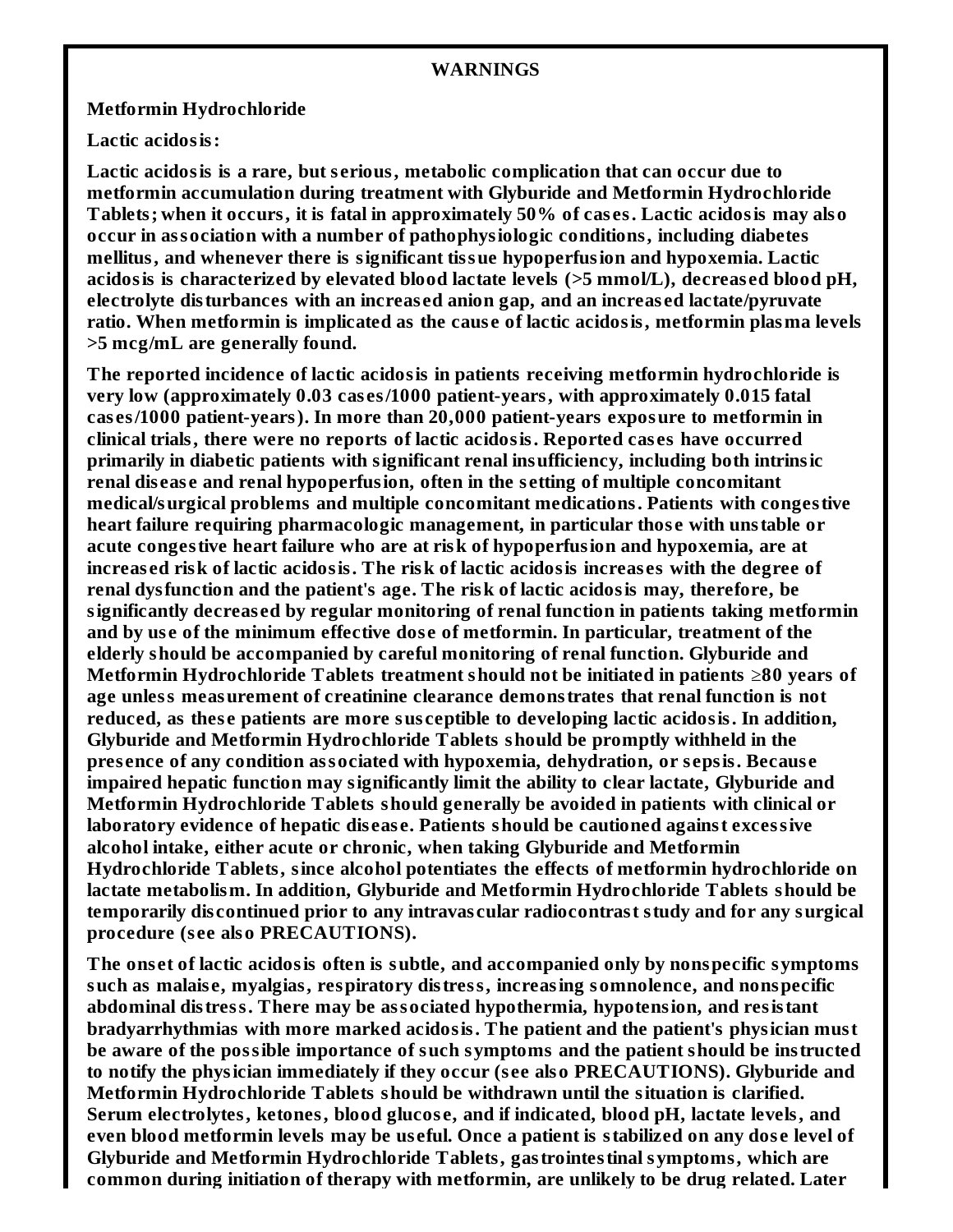**common during initiation of therapy with metformin, are unlikely to be drug related. Later occurrence of gastrointestinal symptoms could be due to lactic acidosis or other s erious dis eas e.**

**Levels of fasting venous plasma lactate above the upper limit of normal but less than 5 mmol/L in patients taking Glyburide and Metformin Hydrochloride Tablets do not necessarily indicate impending lactic acidosis and may be explainable by other mechanisms, such as poorly controlled diabetes or obesity, vigorous physical activity, or technical problems in sample handling. (See also PRECAUTIONS.)**

**Lactic acidosis should be suspected in any diabetic patient with metabolic acidosis lacking evidence of ketoacidosis (ketonuria and ketonemia).**

**Lactic acidosis is a medical emergency that must be treated in a hospital s etting. In a patient with lactic acidosis who is taking Glyburide and Metformin Hydrochloride Tablets, the drug should be dis continued immediately and general supportive measures promptly instituted. Becaus e metformin hydrochloride is dialyzable (with a clearance of up to 170 mL/min under good hemodynamic conditions), prompt hemodialysis is recommended to correct the acidosis and remove the accumulated metformin. Such management often results in prompt reversal of symptoms and recovery. (See also CONTRAINDICATIONS and PRECAUTIONS.)**

### **SPECIAL WARNING ON INCREASED RISK OF CARDIOVASCULAR MORTALITY**

**The administration of oral hypoglycemic drugs has been reported to be associated with increas ed cardiovas cular mortality as compared to treatment with diet alone or diet plus insulin. This warning is bas ed on the study conducted by the University Group Diabetes Program (UGDP), a long-term prospective clinical trial designed to evaluate the effectiveness of glucos e-lowering drugs in preventing or delaying vas cular complications in patients with non-insulin-dependent diabetes. The study involved 823 patients who were randomly assigned to one of four treatment groups (***Diabetes* **19 (Suppl. 2):747 to 830, 1970).**

**UGDP reported that patients treated for 5 to 8 years with diet plus a fixed dos e of tolbutamide (1.5 g per day) had a rate of cardiovas cular mortality approximately 2-1/2 times that of patients treated with diet alone. A significant increas e in total mortality was not obs erved, but the us e of tolbutamide was dis continued bas ed on the increas e in cardiovas cular mortality, thus limiting the opportunity for the study to show an increas e in overall mortality.**

**Despite controversy regarding the interpretation of thes e results, the findings of the UGDP study provide an adequate basis for this warning. The patient should be informed of the potential risks and benefits of glyburide and of alternative modes of therapy.**

**Although only one drug in the sulfonylurea class (tolbutamide) was included in this study, it is prudent from a safety standpoint to consider that this warning may also apply to other hypoglycemic drugs in this class, in view of their clos e similarities in mode of action and chemical structure.**

### **PRECAUTIONS**

### **General**

### **Macrovas cular Outcomes**

There have been no clinical studies establishing conclusive evidence of macrovascular risk reduction with Glyburide and Metformin Hydrochloride Tablets or any other anti-diabetic drug.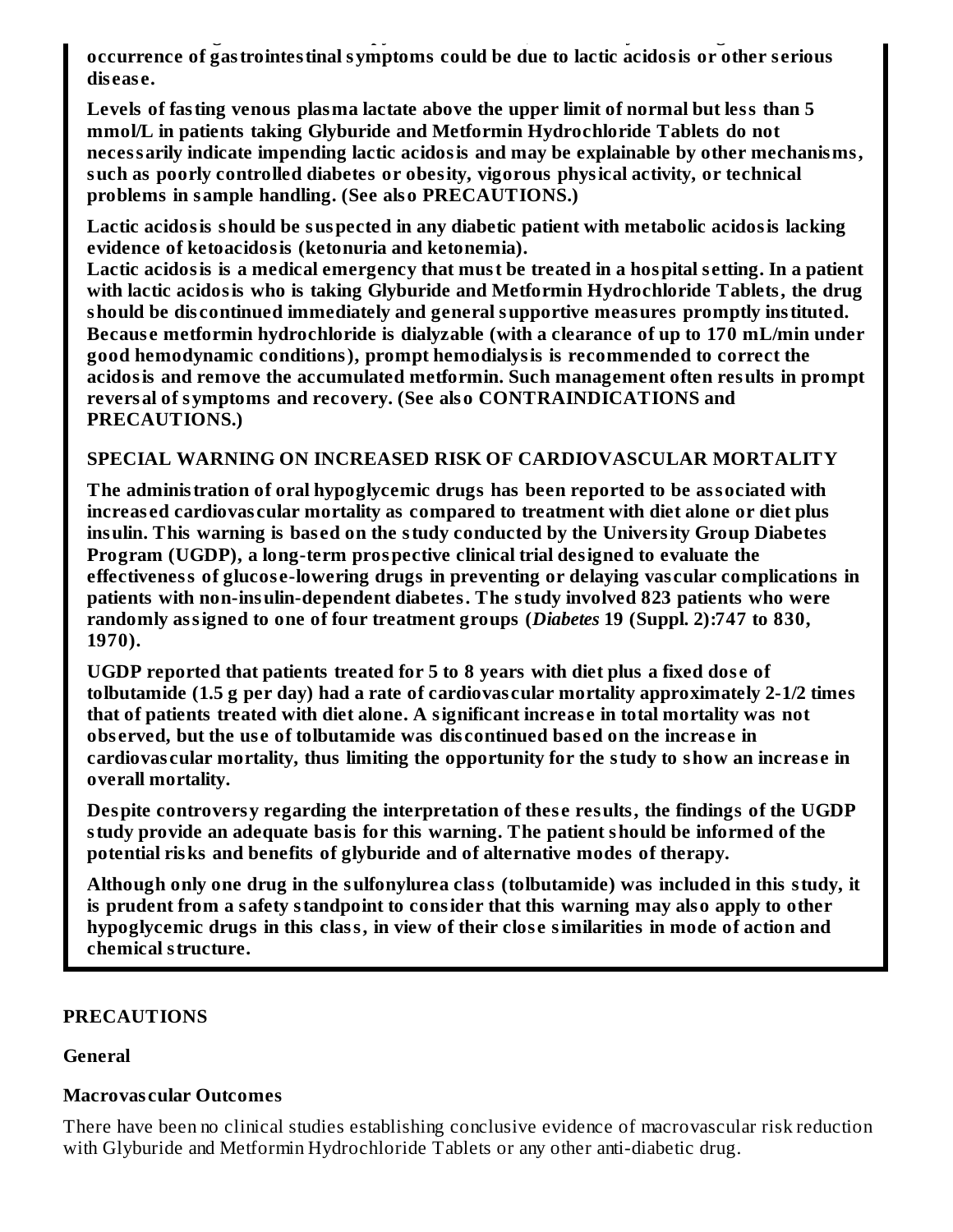## **Glyburide and Metformin Hydrochloride Tablets**

### *Hypoglycemia*

Glyburide and Metformin Hydrochloride Tablets is capable of producing hypoglycemia or hypoglycemic symptoms, therefore, proper patient selection, dosing, and instructions are important to avoid potential hypoglycemic episodes. The risk of hypoglycemia is increased when caloric intake is deficient, when strenuous exercise is not compensated by caloric supplementation, or during concomitant use with other glucose-lowering agents or ethanol. Renal or hepatic insufficiency may cause elevated drug levels of both glyburide and metformin hydrochloride and the hepatic insufficiency may also diminish gluconeogenic capacity, both of which increase the risk of hypoglycemic reactions. Elderly, debilitated, or malnourished patients and those with adrenal or pituitary insufficiency or alcohol intoxication are particularly susceptible to hypoglycemic effects. Hypoglycemia may be difficult to recognize in the elderly, and in people who are taking beta-adrenergic blocking drugs.

## **Metformin Hydrochloride**

### *Monitoring of renal function*

Metformin is known to be substantially excreted by the kidney, and the risk of metformin accumulation and lactic acidosis increases with the degree of impairment of renal function. Thus, patients with serum creatinine levels above the upper limit of normal for their age should not receive Glyburide and Metformin Hydrochloride Tablets. In patients with advanced age, Glyburide and Metformin Hydrochloride Tablets should be carefully titrated to establish the minimum dose for adequate glycemic effect, because aging is associated with reduced renal function.

In elderly patients, particularly those ≥80 years of age, renal function should be monitored regularly and, generally, Glyburide and Metformin Hydrochloride Tablets should not be titrated to the maximum dose (see **WARNINGS** and **DOSAGE AND ADMINISTRATION**). Before initiation of Glyburide and Metformin Hydrochloride Tablets therapy and at least annually thereafter, renal function should be assessed and verified as normal. In patients in whom development of renal dysfunction is anticipated, renal function should be assessed more frequently and Glyburide and Metformin Hydrochloride Tablets discontinued if evidence of renal impairment is present.

## *Use of concomitant medications that may affect renal function or metformin disposition*

Concomitant medication(s) that may affect renal function or result in significant hemodynamic change or may interfere with the disposition of metformin, such as cationic drugs that are eliminated by renal tubular secretion (see **PRECAUTIONS**: **Drug Interactions**), should be used with caution.

### *Radiologic studies involving the use of intravascular iodinated contrast materials (for example, intravenous urogram, intravenous cholangiography, angiography, and computed tomography (CT) scans with intravascular contrast materials)*

Intravascular contrast studies with iodinated materials can lead to acute alteration of renal function and have been associated with lactic acidosis in patients receiving metformin (see

**CONTRAINDICATIONS**). Therefore, in patients in whom any such study is planned, Glyburide and Metformin Hydrochloride Tablets should be temporarily discontinued at the time of or prior to the procedure, and withheld for 48 hours subsequent to the procedure and reinstituted only after renal function has been reevaluated and found to be normal.

### *Hypoxic states*

Cardiovascular collapse (shock) from whatever cause, acute congestive heart failure, acute myocardial infarction, and other conditions characterized by hypoxemia have been associated with lactic acidosis and may also cause prerenal azotemia. When such events occur in patients on Glyburide and Metformin Hydrochloride Tablets therapy, the drug should be promptly discontinued.

### *Surgical procedures*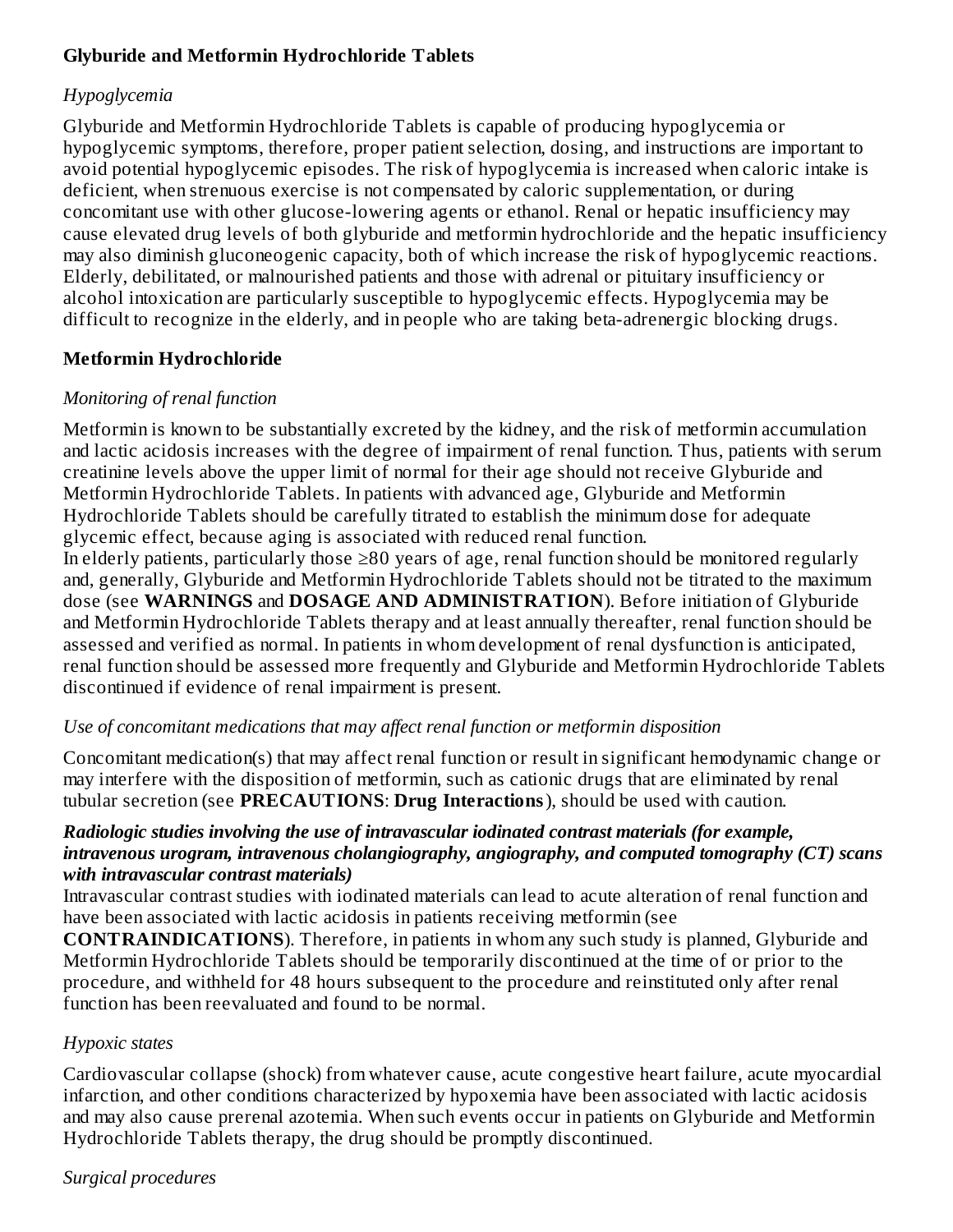Glyburide and Metformin Hydrochloride Tablets therapy should be temporarily suspended for any surgical procedure (except minor procedures not associated with restricted intake of food and fluids) and should not be restarted until the patient's oral intake has resumed and renal function has been evaluated as normal.

### *Alcohol intake*

Alcohol is known to potentiate the effect of metformin on lactate metabolism.

Patients, therefore, should be warned against excessive alcohol intake, acute or chronic, while receiving Glyburide and Metformin Hydrochloride Tablets. Due to its effect on the gluconeogenic capacity of the liver, alcohol may also increase the risk of hypoglycemia.

## *Impaired hepatic function*

Since impaired hepatic function has been associated with some cases of lactic acidosis, Glyburide and Metformin Hydrochloride Tablets should generally be avoided in patients with clinical or laboratory evidence of hepatic disease.

## *Vitamin B levels 12*

In controlled clinical trials with metformin of 29 weeks duration, a decrease to subnormal levels of previously normal serum vitamin  $\mathrm{B}_{12}$ , without clinical manifestations, was observed in approximately 7% of patients. Such decrease, possibly due to interference with  $B_{12}$  absorption from the  $B_{12}$ -intrinsic factor complex, is, however, very rarely associated with anemia and appears to be rapidly reversible with discontinuation of metformin or vitamin  $\rm B_{12}$  supplementation. Measurement of hematologic parameters on an annual basis is advised in patients on metformin and any apparent abnormalities should be appropriately investigated and managed (see **PRECAUTIONS** : **Laboratory Tests**). Certain individuals (those with inadequate vitamin  $B_{12}$  or calcium intake or absorption) appear to be predisposed to developing subnormal vitamin  $\hbox{B}_{12}$  levels. In these patients, routine serum vitamin  $\hbox{B}_{12}$ measurements at two- to three-year intervals may be useful.

## *Change in clinical status of patients with previously controlled type 2 diabetes*

A patient with type 2 diabetes previously well controlled on metformin who develops laboratory abnormalities or clinical illness (especially vague and poorly defined illness) should be evaluated promptly for evidence of ketoacidosis or lactic acidosis. Evaluation should include serum electrolytes and ketones, blood glucose and, if indicated, blood pH, lactate, pyruvate, and metformin levels. If acidosis of either form occurs, Glyburide and Metformin Hydrochloride Tablets must be stopped immediately and other appropriate corrective measures initiated (see also **WARNINGS**).

## **Addition of Thiazolidinediones to Glyburide and Metformin Hydrochloride Tablets Therapy**

## *Hypoglycemia*

Patients receiving Glyburide and Metformin Hydrochloride Tablets in combination with a thiazolidinedione may be at risk for hypoglycemia.

## *Weight gain*

Weight gain was seen with the addition of rosiglitazone to Glyburide and Metformin Hydrochloride Tablets, similar to that reported for thiazolidinedione therapy alone.

## *Hepatic effects*

When a thiazolidinedione is used in combination with Glyburide and Metformin Hydrochloride Tablets, periodic monitoring of liver function tests should be performed in compliance with the labeled recommendations for the thiazolidinedione.

## *Hemolytic Anemia*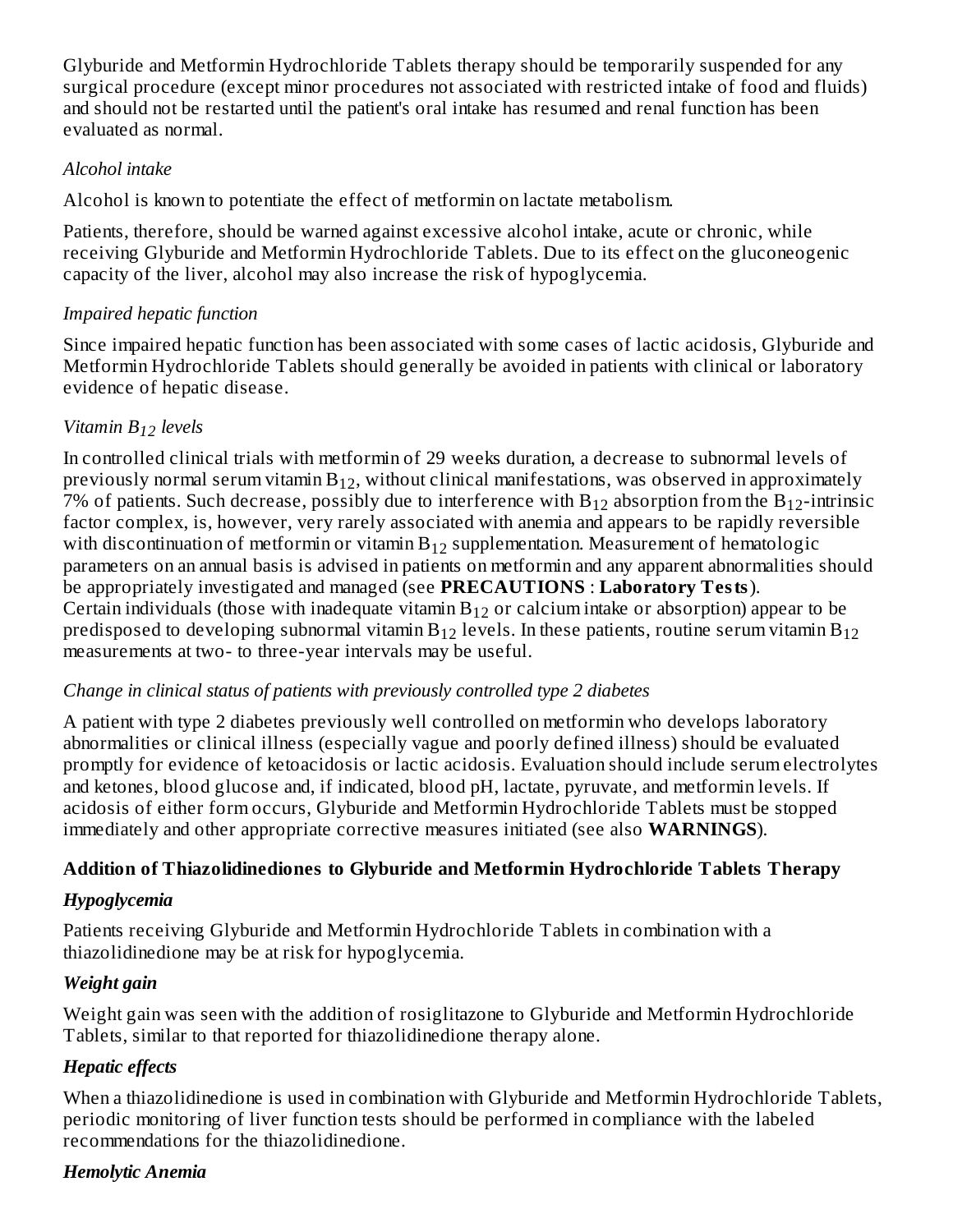Treatment of patients with glucose 6-phosphate dehydrogenase (G6DP) deficiency with sulfonylurea agents can lead to hemolytic anemia. Because Glyburide belongs to the class of sulfonylurea agents, caution should be used in patients with G6PD deficiency and a non-sulfonylurea alternative should be considered. In post marketing reports, hemolytic anemia has also been reported in patients who did not have known G6PD deficiency.

### **Information for Patients**

## **Glyburide and Metformin Hydrochloride Tablets**

Patients should be informed of the potential risks and benefits of Glyburide and Metformin Hydrochloride Tablets and of alternative modes of therapy. They should also be informed about the importance of adherence to dietary instructions, of a regular exercise program, and of regular testing of blood glucose, glycosylated hemoglobin, renal function, and hematologic parameters.

The risks of lactic acidosis associated with metformin therapy, its symptoms, and conditions that predispose to its development, as noted in the **WARNINGS** and **PRECAUTIONS** sections, should be explained to patients. Patients should be advised to discontinue Glyburide and Metformin Hydrochloride Tablets immediately and to promptly notify their health practitioner if unexplained hyperventilation, myalgia, malaise, unusual somnolence, or other nonspecific symptoms occur. Once a patient is stabilized on any dose level of Glyburide and Metformin Hydrochloride Tablets, gastrointestinal symptoms, which are common during initiation of metformin therapy, are unlikely to be drug related. Later occurrence of gastrointestinal symptoms could be due to lactic acidosis or other serious disease.

The risks of hypoglycemia, its symptoms and treatment, and conditions that predispose to its development should be explained to patients and responsible family members.

Patients should be counseled against excessive alcohol intake, either acute or chronic, while receiving Glyburide and Metformin Hydrochloride Tablets. (See **Patient Information** printed below.)

## **Laboratory Tests**

Periodic fasting blood glucose and glycosylated hemoglobin (HbA $_{\rm 1c})$  measurements should be performed to monitor therapeutic response.

Initial and periodic monitoring of hematologic parameters (e.g., hemoglobin/hematocrit and red blood cell indices) and renal function (serum creatinine) should be performed, at least on an annual basis. While megaloblastic anemia has rarely been seen with metformin therapy, if this is suspected, vitamin  $B_{12}$  deficiency should be excluded.

## **Drug Interactions**

## **Glyburide and Metformin Hydrochloride Tablets**

Certain drugs tend to produce hyperglycemia and may lead to loss of blood glucose control. These drugs include the thiazides and other diuretics, corticosteroids, phenothiazines, thyroid products, estrogens, oral contraceptives, phenytoin, nicotinic acid, sympathomimetics, calcium channel blocking drugs, and isoniazid. When such drugs are administered to a patient receiving Glyburide and Metformin Hydrochloride Tablets, the patient should be closely observed for loss of blood glucose control. When such drugs are withdrawn from a patient receiving Glyburide and Metformin Hydrochloride Tablets, the patient should be observed closely for hypoglycemia. Metformin is negligibly bound to plasma proteins and is, therefore, less likely to interact with highly protein-bound drugs such as salicylates, sulfonamides, chloramphenicol, and probenecid as compared to sulfonylureas, which are extensively bound to serum proteins.

## **Glyburide**

The hypoglycemic action of sulfonylureas may be potentiated by certain drugs including nonsteroidal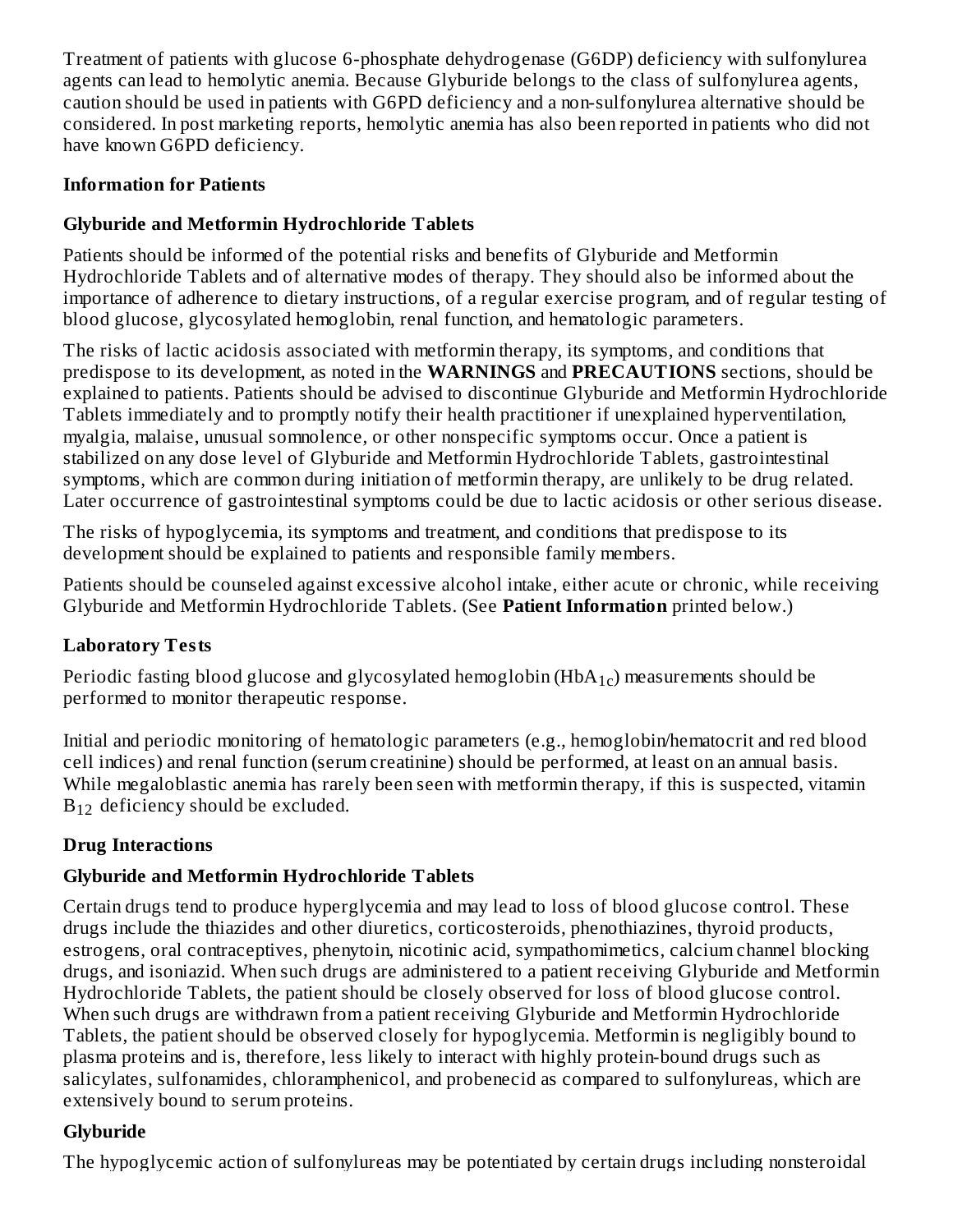anti-inflammatory agents and other drugs that are highly protein bound, salicylates, sulfonamides, chloramphenicol, probenecid, coumarins, monoamine oxidase inhibitors, and beta adrenergic blocking agents. When such drugs are administered to a patient receiving Glyburide and Metformin Hydrochloride Tablets, the patient should be observed closely for hypoglycemia. When such drugs are withdrawn from a patient receiving Glyburide and Metformin Hydrochloride Tablets, the patient should be observed closely for loss of blood glucose control.

A possible interaction between glyburide and ciprofloxacin, a fluoroquinolone antibiotic, has been reported, resulting in a potentiation of the hypoglycemic action of glyburide. The mechanism for this interaction is not known.

A potential interaction between oral miconazole and oral hypoglycemic agents leading to severe hypoglycemia has been reported. Whether this interaction also occurs with the intravenous, topical, or vaginal preparations of miconazole is not known.

## **Metformin Hydrochloride**

## *Furosemide*

A single-dose, metformin-furosemide drug interaction study in healthy subjects demonstrated that pharmacokinetic parameters of both compounds were affected by coadministration.

Furosemide increased the metformin plasma and blood  $\rm{C_{max}}$  by 22% and blood  $\rm{AUC}$  by 15%, without any significant change in metformin renal clearance. When administered with metformin, the  $\mathsf{C}_{\max}$  and AUC of furosemide were 31% and 12% smaller, respectively, than when administered alone, and the terminal half-life was decreased by 32%, without any significant change in furosemide renal clearance. No information is available about the interaction of metformin and furosemide when coadministered chronically.

## *Nifedipine*

A single-dose, metformin-nifedipine drug interaction study in normal healthy volunteers demonstrated that coadministration of nifedipine increased plasma metformin  $\mathsf{C}_{\max}$  and  $\mathrm{AUC}$  by 20% and 9%, respectively, and increased the amount excreted in the urine.  $\rm T_{max}$  and half-life were unaffected. Nifedipine appears to enhance the absorption of metformin. Metformin had minimal effects on nifedipine.

## *Cationic drugs*

Cationic drugs (e.g., amiloride, digoxin, morphine, procainamide, quinidine, quinine, ranitidine, triamterene, trimethoprim, or vancomycin) that are eliminated by renal tubular secretion theoretically have the potential for interaction with metformin by competing for common renal tubular transport systems. Such interaction between metformin and oral cimetidine has been observed in normal healthy volunteers in both single- and multiple-dose, metformin-cimetidine drug interaction studies, with a 60% increase in peak metformin plasma and whole blood concentrations and a 40% increase in plasma and whole blood metformin AUC. There was no change in elimination half-life in the single-dose study. Metformin had no effect on cimetidine pharmacokinetics. Although such interactions remain theoretical (except for cimetidine), careful patient monitoring and dose adjustment of Glyburide and Metformin Hydrochloride Tablets and/or the interfering drug is recommended in patients who are taking cationic medications that are excreted via the proximal renal tubular secretory system.

## *Other*

In healthy volunteers, the pharmacokinetics of metformin and propranolol and metformin and ibuprofen were not affected when coadministered in single-dose interaction studies.

## **Carcinogenesis, Mutagenesis, Impairment of Fertility**

No animal studies have been conducted with the combined products in Glyburide and Metformin Hydrochloride Tablets. The following data are based on findings in studies performed with the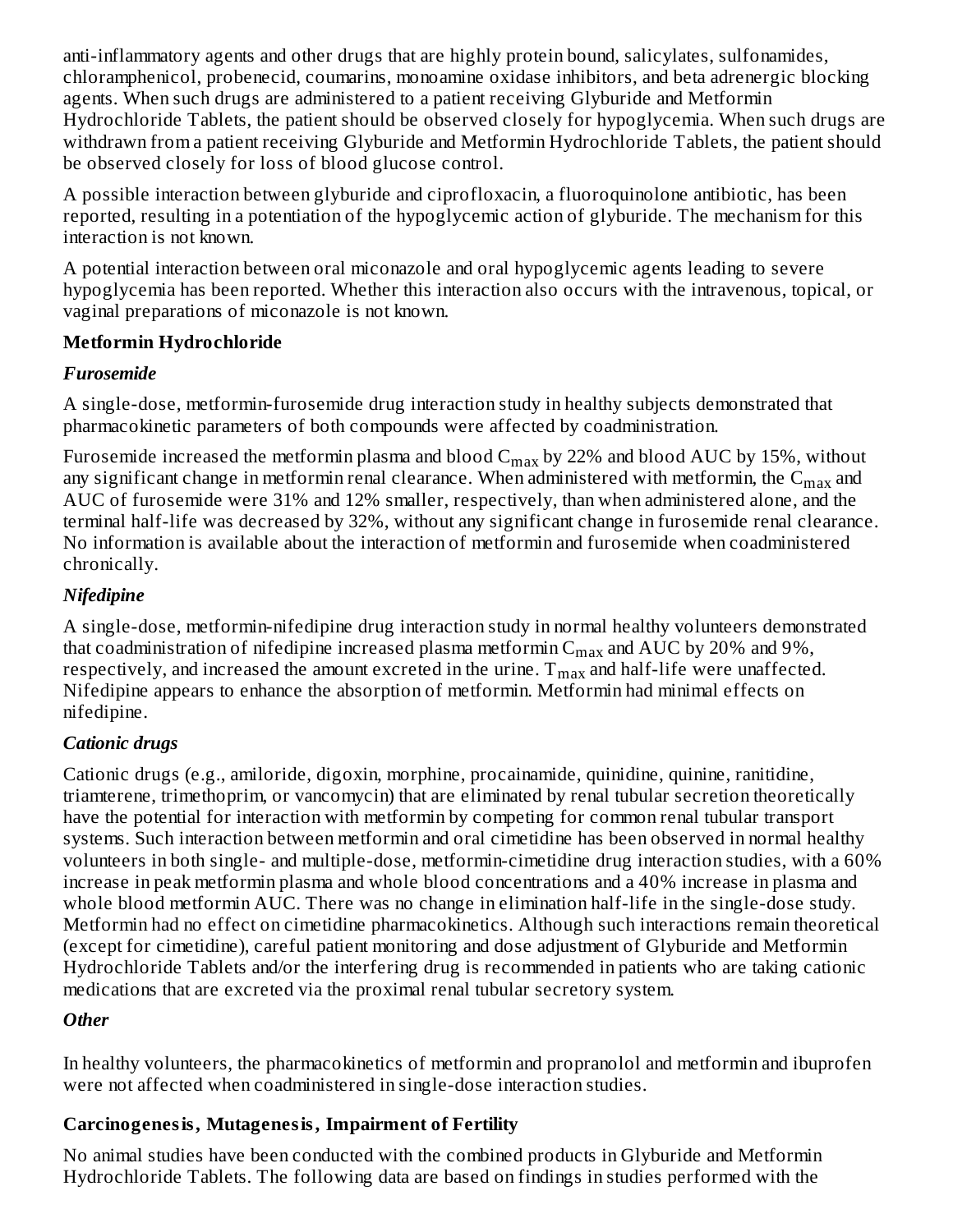### individual products.

## **Glyburide**

Studies in rats with glyburide alone at doses up to 300 mg/kg/day (approximately 145 times the maximum recommended human daily dose of 20 mg for the glyburide component of Glyburide and Metformin Hydrochloride Tablets based on body surface area comparisons) for 18 months revealed no carcinogenic effects. In a two-year oncogenicity study of glyburide in mice, there was no evidence of treatment-related tumors.

There was no evidence of mutagenic potential of glyburide alone in the following *in vitro* tests: *Salmonella* microsome test (Ames test) and in the DNA damage/alkaline elution assay.

## **Metformin Hydrochloride**

Long-term carcinogenicity studies were performed with metformin alone in rats (dosing duration of 104 weeks) and mice (dosing duration of 91 weeks) at doses up to and including 900 mg/kg/day and 1500 mg/kg/day, respectively. These doses are both approximately four times the maximum recommended human daily dose of 2000 mg of the metformin component of Glyburide and Metformin Hydrochloride Tablets based on body surface area comparisons. No evidence of carcinogenicity with metformin alone was found in either male or female mice. Similarly, there was no tumorigenic potential observed with metformin alone in male rats. There was, however, an increased incidence of benign stromal uterine polyps in female rats treated with 900 mg/kg/day of metformin alone.

There was no evidence of a mutagenic potential of metformin alone in the following *in vitro* tests: Ames test (*S. typhimurium*), gene mutation test (mouse lymphoma cells), or chromosomal aberrations test (human lymphocytes). Results in the *in vivo* mouse micronucleus test were also negative.

Fertility of male or female rats was unaffected by metformin alone when administered at doses as high as 600 mg/kg/day, which is approximately three times the maximum recommended human daily dose of the metformin component of Glyburide and Metformin Hydrochloride Tablets based on body surface area comparisons.

## **Pregnancy**

## *Teratogenic Effects: Pregnancy Category B*

Recent information strongly suggests that abnormal blood glucose levels during pregnancy are associated with a higher incidence of congenital abnormalities. Most experts recommend that insulin be used during pregnancy to maintain blood glucose as close to normal as possible. Because animal reproduction studies are not always predictive of human response, Glyburide and Metformin Hydrochloride Tablets should not be used during pregnancy unless clearly needed. (See below.)

There are no adequate and well-controlled studies in pregnant women with Glyburide and Metformin Hydrochloride Tablets or its individual components. No animal studies have been conducted with the combined products in Glyburide and Metformin Hydrochloride Tablets. The following data are based on findings in studies performed with the individual products.

## *Glyburide*

Reproduction studies were performed in rats and rabbits at doses up to 500 times the maximum recommended human daily dose of 20 mg of the glyburide component of Glyburide and Metformin Hydrochloride Tablets based on body surface area comparisons and revealed no evidence of impaired fertility or harm to the fetus due to glyburide.

## *Metformin Hydrochloride*

Metformin alone was not teratogenic in rats or rabbits at doses up to 600 mg/kg/day. This represents an exposure of about two and six times the maximum recommended human daily dose of 2000 mg of the metformin component of Glyburide and Metformin Hydrochloride Tablets based on body surface area comparisons for rats and rabbits, respectively. Determination of fetal concentrations demonstrated a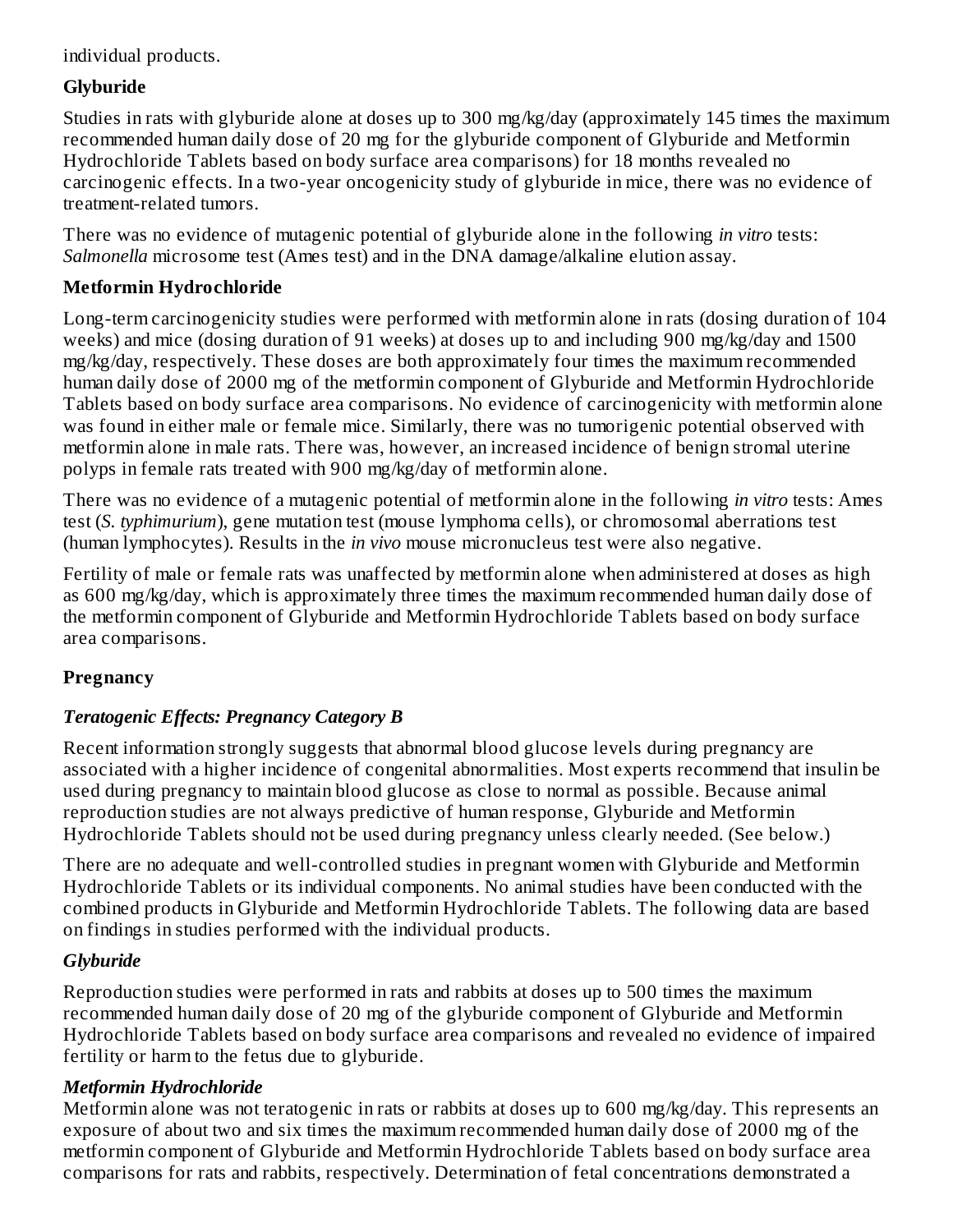partial placental barrier to metformin.

### *Nonteratogenic Effects*

Prolonged severe hypoglycemia (4 to 10 days) has been reported in neonates born to mothers who were receiving a sulfonylurea drug at the time of delivery. This has been reported more frequently with the use of agents with prolonged half-lives. It is not recommended that Glyburide and Metformin Hydrochloride Tablets be used during pregnancy. However, if it is used, Glyburide and Metformin Hydrochloride Tablets should be discontinued at least two weeks before the expected delivery date. (See **Pregnancy**: **Teratogenic Effects**: **Pregnancy Category B**.)

### *Nursing Mothers*

Although it is not known whether glyburide is excreted in human milk, some sulfonylurea drugs are known to be excreted in human milk. Studies in lactating rats show that metformin is excreted into milk and reaches levels comparable to those in plasma. Similar studies have not been conducted in nursing mothers. Because the potential for hypoglycemia in nursing infants may exist, a decision should be made whether to discontinue nursing or to discontinue Glyburide and Metformin Hydrochloride Tablets, taking into account the importance of the drug to the mother. If Glyburide and Metformin Hydrochloride Tablets is discontinued, and if diet alone is inadequate for controlling blood glucose, insulin therapy should be considered.

### *Pediatric Use*

The safety and efficacy of Glyburide and Metformin Hydrochloride Tablets were evaluated in an active-controlled, double-blind, 26week randomized trial involving a total of 167 pediatric patients (ranging from 9 to 16 years of age) with type 2 diabetes. Glyburide and Metformin Hydrochloride Tablets was not shown statistically to be superior to either metformin or glyburide with respect to reducing  $HbA_{1c}$  from baseline (see  ${\bf Table\ 5}$ ). No unexpected safety findings were associated with Glyburide and Metformin Hydrochloride Tablets in this trial.

|                                                 | Glyburide $2.5$ mg $ $<br>tablets | Metformin 500 mg<br>tablets | <b>Glyburide and Metformin</b><br><b>Hydrochloride Tablets</b><br>1.25 $mg/250$ mg |
|-------------------------------------------------|-----------------------------------|-----------------------------|------------------------------------------------------------------------------------|
| <b>Mean Final Dose</b>                          | $6.5 \text{ mg}$                  | $1500$ mg                   | 3.1 $mg/623$ mg                                                                    |
| Hemoglobin $A_{1c}$                             | $N=49$                            | $N=54$                      | $N=57$                                                                             |
| Baseline Mean (%)                               | 7.70                              | 7.99                        | 7.85                                                                               |
| Mean Change from<br><b>Baseline</b>             | $-0.96$                           | $-0.48$                     | $-0.80$                                                                            |
| Difference from<br>Metformin<br>Difference from |                                   |                             | $-0.32$<br>$+0.16$                                                                 |
| Glyburide                                       |                                   |                             |                                                                                    |

**Table 5: HbA (Percent) Change From Bas eline at 26 Weeks: Pediatric Study 1c**

### *Geriatric Use*

Of the 642 patients who received Glyburide and Metformin Hydrochloride Tablets in double-blind clinical studies, 23.8% were 65 and older while 2.8% were 75 and older. Of the 1302 patients who received Glyburide and Metformin Hydrochloride Tablets in open-label clinical studies, 20.7% were 65 and older while 2.5% were 75 and older. No overall differences in effectiveness or safety were observed between these patients and younger patients, and other reported clinical experience has not identified differences in response between the elderly and younger patients, but greater sensitivity of some older individuals cannot be ruled out.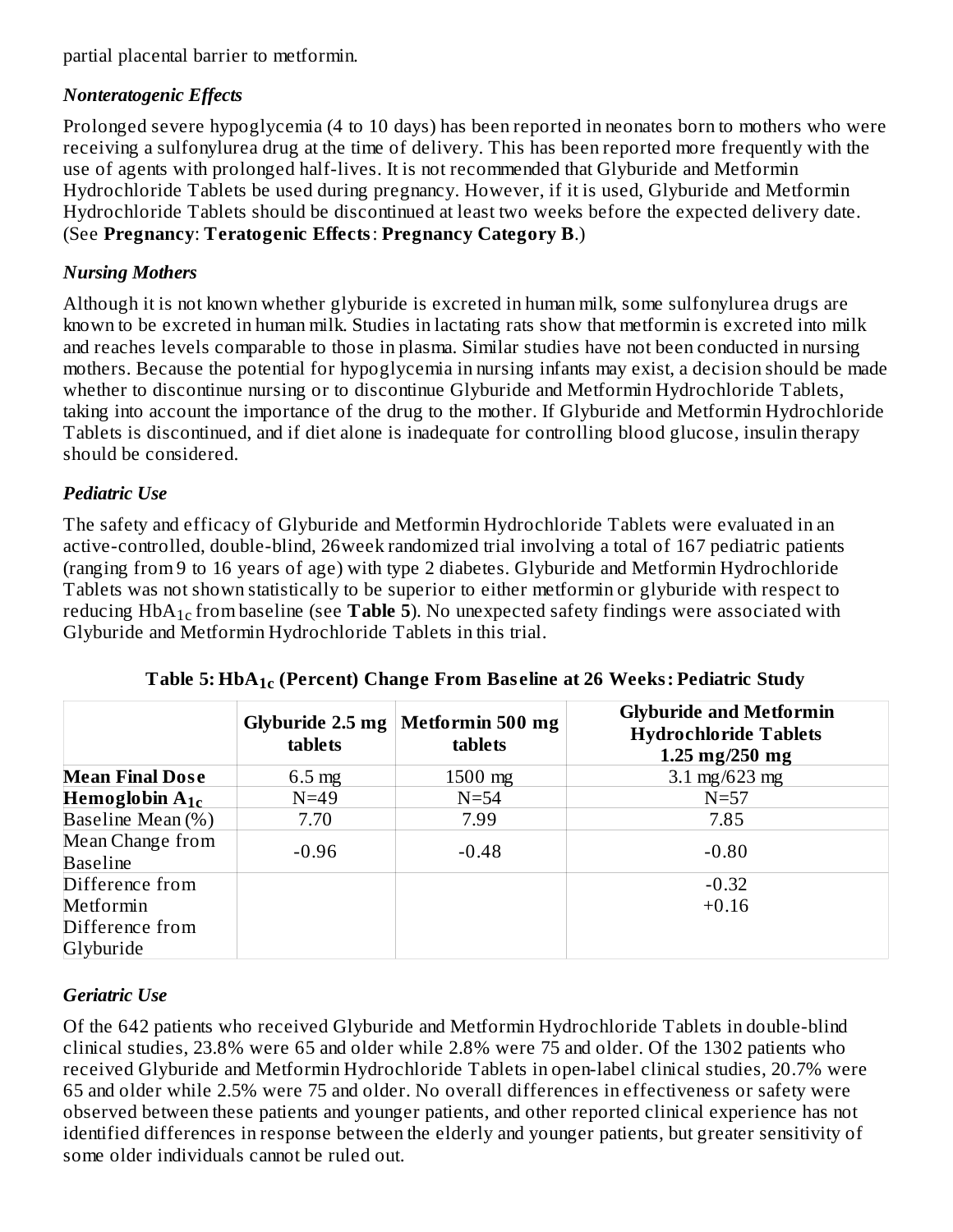Metformin hydrochloride is known to be substantially excreted by the kidney and because the risk of serious adverse reactions to the drug is greater in patients with impaired renal function, Glyburide and Metformin Hydrochloride Tablets should only be used in patients with normal renal function (see **CONTRAINDICATIONS**, **WARNINGS**, and **CLINICAL PHARMACOLOGY**:

**Pharmacokinetics**). Because aging is associated with reduced renal function, Glyburide and Metformin Hydrochloride Tablets should be used with caution as age increases. Care should be taken in dose selection and should be based on careful and regular monitoring of renal function. Generally, elderly patients should not be titrated to the maximum dose of Glyburide and Metformin Hydrochloride Tablets (see also **WARNINGS** and **DOSAGE AND ADMINISTRATION**).

### **ADVERSE REACTIONS**

### **Glyburide and Metformin Hydrochloride Tablets**

In double-blind clinical trials involving Glyburide and Metformin Hydrochloride Tablets as initial therapy or as second-line therapy, a total of 642 patients received Glyburide and Metformin Hydrochloride Tablets, 312 received metformin therapy, 324 received glyburide therapy, and 161 received placebo. The percent of patients reporting events and types of adverse events reported in clinical trials of Glyburide and Metformin Hydrochloride Tablets (all strengths) as initial therapy and second-line therapy are listed in **Table 6**.

|                      | <b>Number (%) of Patients</b> |                        |                               |                                                                             |  |  |  |  |
|----------------------|-------------------------------|------------------------|-------------------------------|-----------------------------------------------------------------------------|--|--|--|--|
| <b>Adverse Event</b> | <b>Placebo</b><br>$N=161$     | Glyburide<br>$N = 324$ | <b>Metformin</b><br>$N = 312$ | <b>Glyburide and Metformin</b><br><b>Hydrochloride Tablets</b><br>$N = 642$ |  |  |  |  |
| Upper respiratory    | 22(13.7)                      | 57(17.6)               | 51(16.3)                      | 111(17.3)                                                                   |  |  |  |  |
| infection            |                               |                        |                               |                                                                             |  |  |  |  |
| Diarrhea             | 9(5.6)                        | 20(6.2)                | 64 (20.5)                     | 109(17.0)                                                                   |  |  |  |  |
| Headache             | 17(10.6)                      | 37(11.4)               | 29(9.3)                       | 57 $(8.9)$                                                                  |  |  |  |  |
| Nausea/vomiting      | 10(6.2)                       | 17(5.2)                | 38 (12.2)                     | 49 (7.6)                                                                    |  |  |  |  |
| Abdominal pain       | 6(3.7)                        | 10(3.1)                | 25(8.0)                       | 44 $(6.9)$                                                                  |  |  |  |  |
| <b>Dizziness</b>     | 7(4.3)                        | 18(5.6)                | 12(3.8)                       | 35(5.5)                                                                     |  |  |  |  |

### **Table 6: Most Common Clinical Advers e Events (>5 Percent) in Double-Blind Clinical Studies of Glyburide and Metformin Hydrochloride Tablets Us ed as Initial or Second-Line Therapy**

In a controlled clinical trial of rosiglitazone versus placebo in patients treated with Glyburide and Metformin Hydrochloride Tablets (n=365), 181 patients received Glyburide and Metformin Hydrochloride Tablets with rosiglitazone and 184 received Glyburide and Metformin Hydrochloride Tablets with placebo.

Edema was reported in 7.7% (14/181) of patients treated with rosiglitazone compared to 2.2% (4/184) of patients treated with placebo. A mean weight gain of 3 kg was observed in rosiglitazone-treated patients.

Disulfiram-like reactions have very rarely been reported in patients treated with glyburide tablets.

## **Hypoglycemia**

In controlled clinical trials of Glyburide and Metformin Hydrochloride Tablets there were no hypoglycemic episodes requiring medical intervention and/or pharmacologic therapy; all events were managed by the patients. The incidence of reported symptoms of hypoglycemia (such as dizziness, shakiness, sweating, and hunger), in the initial therapy trial of Glyburide and Metformin Hydrochloride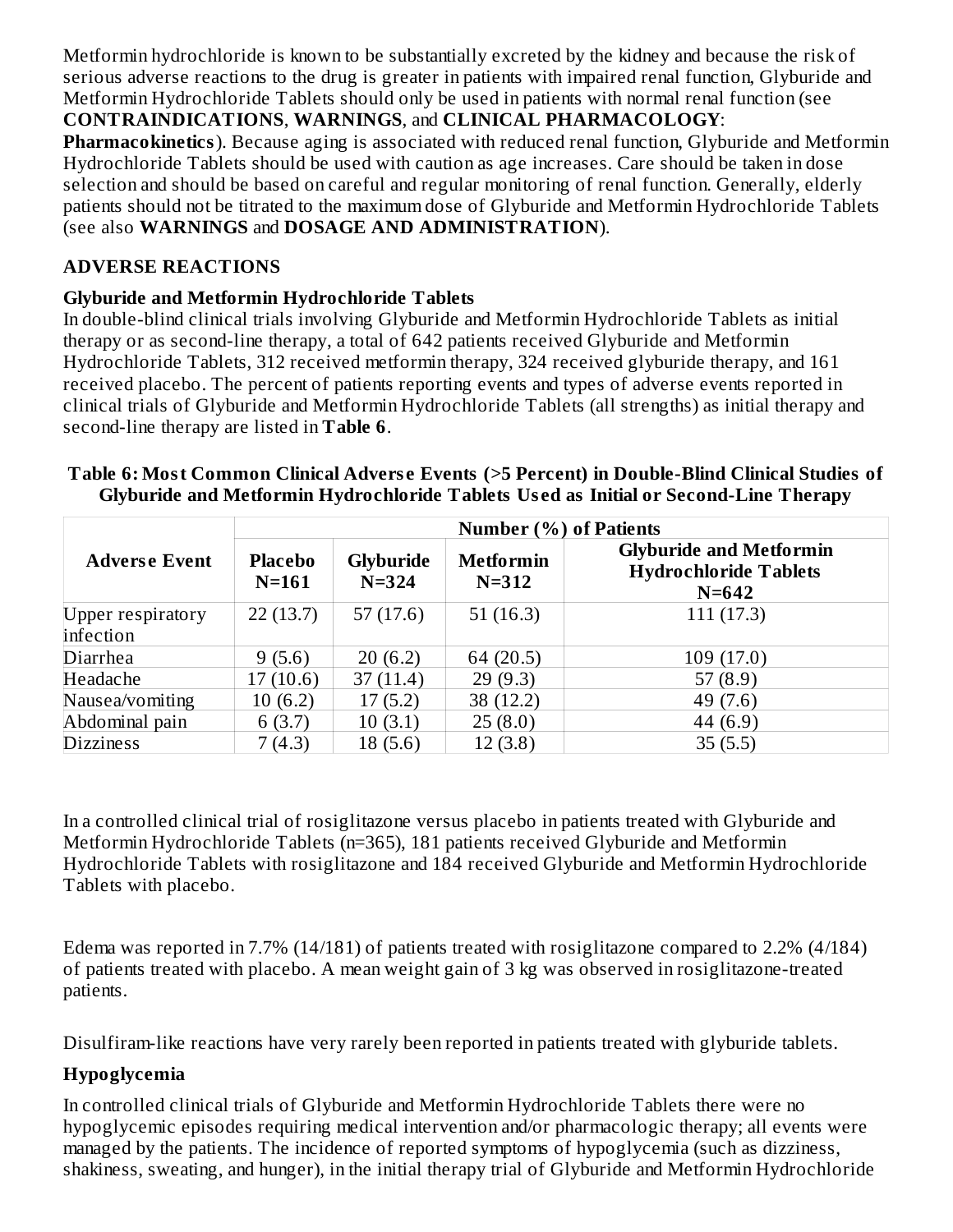Tablets are summarized in **Table 7**. The frequency of hypoglycemic symptoms in patients treated with Glyburide and Metformin Hydrochloride Tablets 1.25 mg/250 mg was highest in patients with a baseline HbA $_{\rm 1c}$  <7%, lower in those with a baseline HbA $_{\rm 1c}$  of between 7% and 8%, and was comparable to placebo and metformin in those with a baseline  $H\bar{b}A_{1c}$  >8%. For patients with a baseline  $H\bar{b}A_{1c}$  between 8% and 11% treated with Glyburide and Metformin Hydrochloride Tablets 2.5 mg/500 mg as initial therapy, the frequency of hypoglycemic symptoms was 30 to 35%. As second-line therapy in patients inadequately controlled on sulfonylurea alone, approximately 6.8% of all patients treated with Glyburide and Metformin Hydrochloride Tablets experienced hypoglycemic symptoms. When rosiglitazone was added to Glyburide and Metformin Hydrochloride Tablets therapy, 22% of patients reported one or more fingerstick glucose measurements ≤50 mg/dL compared to 3.3% of placebotreated patients. All hypoglycemic events were managed by the patients and only one patient discontinued for hypoglycemia. (See **PRECAUTIONS**: **General**: **Addition of Thiazolidinediones to Glyburide and Metformin Hydrochloride Tablets Therapy**.)

### **Gastrointestinal Reactions**

The incidence of GI side effects (diarrhea, nausea/vomiting, and abdominal pain) in the initial therapy trial are summarized in **Table 7**. Across all Glyburide and Metformin Hydrochloride Tablets trials, GI symptoms were the most common adverse events with Glyburide and Metformin Hydrochloride Tablets and were more frequent at higher dose levels. In controlled trials, <2% of patients discontinued Glyburide and Metformin Hydrochloride Tablets therapy due to GI adverse events.

| <b>Variable</b>                                                      | $N=161$        | <b>Tablets</b><br>$N=160$ | Placebo Glyburide Metformin<br><b>Tablets</b><br>$N=159$ | <b>Glyburide and</b><br><b>Metformin</b><br><b>Hydrochloride Tablets</b><br>1.25 mg/250 mg Tablets<br>$N = 158$ | <b>Glyburide and</b><br><b>Metformin</b><br><b>Hydrochloride Tablets</b><br>2.5 mg/500 mg Tablets<br>$N = 162$ |  |  |
|----------------------------------------------------------------------|----------------|---------------------------|----------------------------------------------------------|-----------------------------------------------------------------------------------------------------------------|----------------------------------------------------------------------------------------------------------------|--|--|
| <b>Mean Final Dose</b>                                               | $0 \text{ mg}$ | $5.3 \text{ mg}$          | 1317 mg                                                  | $2.78 \text{ mg}/557 \text{ mg}$                                                                                | 4.1 mg/824 mg                                                                                                  |  |  |
| Number (%) of<br>patients with<br>symptoms of<br>hypoglycemia        | 5(3.1)         | 34(21.3)                  | 5(3.1)                                                   | 18 (11.4)                                                                                                       | 61 (37.7)                                                                                                      |  |  |
| Number (%) of<br>patients with<br>gastrointestinal<br>adverse events | 39<br>(24.2)   | 38 (23.8)                 | 69 (43.3)                                                | 50 $(31.6)$                                                                                                     | 62 (38.3)                                                                                                      |  |  |

### **Table 7: Treatment Emergent Symptoms of Hypoglycemia or Gastrointestinal Advers e Events in a Placebo- and Active-Controlled Trial of Glyburide and Metformin Hydrochloride Tablets as Initial Therapy**

## **OVERDOSAGE**

### **Glyburide**

Overdosage of sulfonylureas, including glyburide tablets, can produce hypoglycemia. Mild hypoglycemic symptoms, without loss of consciousness or neurological findings, should be treated aggressively with oral glucose and adjustments in drug dosage and/or meal patterns. Close monitoring should continue until the physician is assured that the patient is out of danger. Severe hypoglycemic reactions with coma, seizure, or other neurological impairment occur infrequently, but constitute medical emergencies requiring immediate hospitalization. If hypoglycemic coma is diagnosed or suspected, the patient should be given a rapid intravenous injection of concentrated (50%) glucose solution. This should be followed by a continuous infusion of a more dilute (10%) glucose solution at a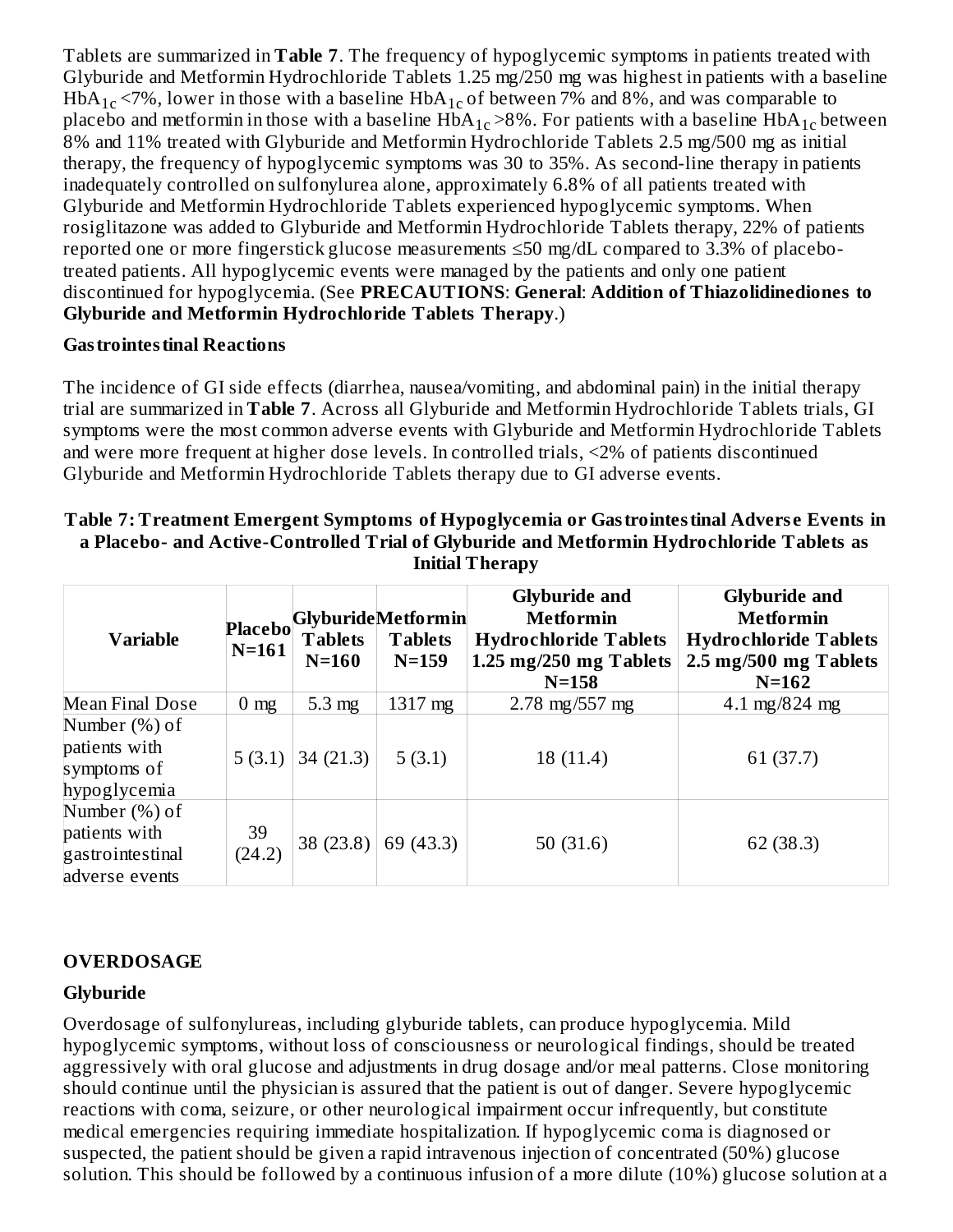rate that will maintain the blood glucose at a level above 100 mg/dL. Patients should be closely monitored for a minimum of 24 to 48 hours, since hypoglycemia may recur after apparent clinical recovery.

### **Metformin Hydrochloride**

Overdose of metformin hydrochloride has occurred, including ingestion of amounts greater than 50 grams. Hypoglycemia was reported in approximately 10% of cases, but no causal association with metformin hydrochloride has been established. Lactic acidosis has been reported in approximately 32% of metformin overdose cases (see **WARNINGS**). Metformin is dialyzable with a clearance of up to 170 mL/min under good hemodynamic conditions. Therefore, hemodialysis may be useful for removal of accumulated drug from patients in whom metformin overdosage is suspected.

## **DOSAGE AND ADMINISTRATION**

## **General Considerations**

**Dosage of Glyburide and Metformin Hydrochloride Tablets must be individualized on the basis of both effectiveness and tolerance while not exceeding the maximum recommended daily dos e of 20 mg glyburide/2000 mg metformin.** Glyburide and Metformin Hydrochloride Tablets should be given with meals and should be initiated at a low dose, with gradual dose escalation as described below, in order to avoid hypoglycemia (largely due to glyburide), to reduce GI side effects (largely due to metformin), and to permit determination of the minimum effective dose for adequate control of blood glucose for the individual patient.

With initial treatment and during dose titration, appropriate blood glucose monitoring should be used to determine the therapeutic response to Glyburide and Metformin Hydrochloride Tablets and to identify the minimum effective dose for the patient. Thereafter,  $\text{HbA}_{1 \text{c}}$  should be measured at intervals of approximately 3 months to assess the effectiveness of therapy. The therapeutic goal in all patients with type 2 diabetes is to decrease FPG, PPG, and  $HbA_{1c}$  to normal or as near normal as possible. Ideally, the response to therapy should be evaluated using  $H\bar{b}A_{1c}$  (glycosylated hemoglobin), which is a better indicator of long-term glycemic control than FPG alone.

No studies have been performed specifically examining the safety and efficacy of switching to Glyburide and Metformin Hydrochloride Tablets therapy in patients taking concomitant glyburide (or other sulfonylurea) plus metformin. Changes in glycemic control may occur in such patients, with either hyperglycemia or hypoglycemia possible. Any change in therapy of type 2 diabetes should be undertaken with care and appropriate monitoring.

### **Glyburide and Metformin Hydrochloride Tablets in Patients with Inadequate Glycemic Control on Diet and Exercis e**

## **Recommended starting dos e: 1.25 mg/250 mg once or twice daily with meals.**

For patients with type 2 diabetes whose hyperglycemia cannot be satisfactorily managed with diet and exercise alone, the recommended starting dose of Glyburide and Metformin Hydrochloride Tablets is 1.25 mg/250 mg once a day with a meal. As initial therapy in patients with baseline  $HbA_{1c}$  >9% or an FPG >200 mg/dL, a starting dose of Glyburide and Metformin Hydrochloride Tablets 1.25 mg/250 mg twice daily with the morning and evening meals may be used. Dosage increases should be made in increments of 1.25 mg/250 mg per day every two weeks up to the minimum effective dose necessary to achieve adequate control of blood glucose. In clinical trials of Glyburide and Metformin Hydrochloride Tablets as initial therapy, there was no experience with total daily doses greater than 10 mg/2000 mg per day. **Glyburide and Metformin Hydrochloride Tablets 5 mg/500 mg should not be us ed as initial therapy due to an increas ed risk of hypoglycemia.**

### **Glyburide and Metformin Hydrochloride Tablets Us e in Patients with Inadequate Glycemic Control on a Sulfonylurea and/or Metformin**

**Recommended starting dos e: 2.5 mg/500 mg or 5 mg/500 mg twice daily with meals.**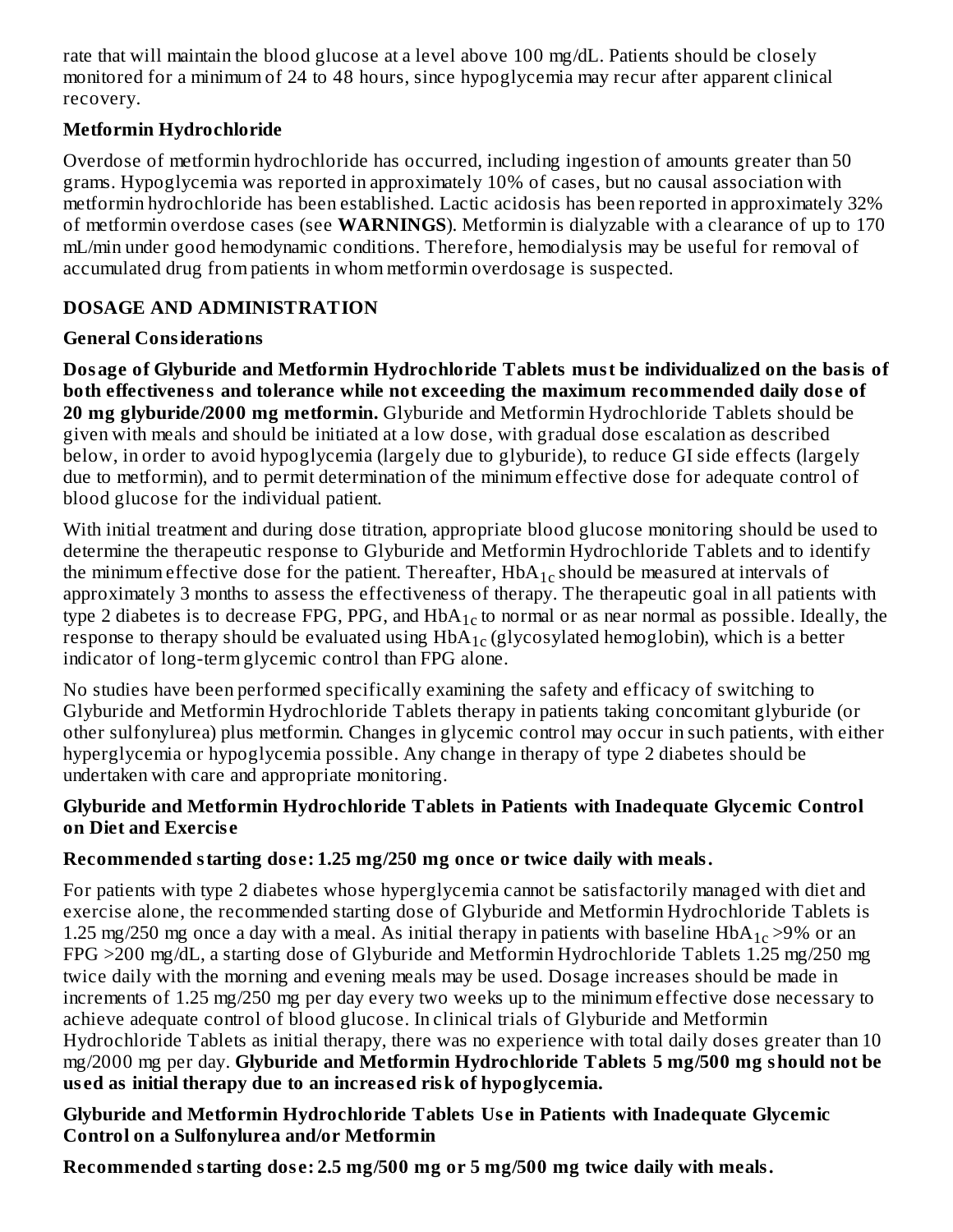For patients not adequately controlled on either glyburide (or another sulfonylurea) or metformin alone, the recommended starting dose of Glyburide and Metformin Hydrochloride Tablets is 2.5 mg/500 mg or 5 mg/500 mg twice daily with the morning and evening meals. In order to avoid hypoglycemia, the starting dose of Glyburide and Metformin Hydrochloride Tablets should not exceed the daily doses of glyburide or metformin already being taken. The daily dose should be titrated in increments of no more than 5 mg/500 mg up to the minimum effective dose to achieve adequate control of blood glucose or to a maximum dose of 20 mg/2000 mg per day.

For patients previously treated with combination therapy of glyburide (or another sulfonylurea) plus metformin, if switched to Glyburide and Metformin Hydrochloride Tablets, the starting dose should not exceed the daily dose of glyburide (or equivalent dose of another sulfonylurea) and metformin already being taken. Patients should be monitored closely for signs and symptoms of hypoglycemia following such a switch and the dose of Glyburide and Metformin Hydrochloride Tablets should be titrated as described above to achieve adequate control of blood glucose.

## **Addition of Thiazolidinediones to Glyburide and Metformin Hydrochloride Tablets Therapy**

For patients not adequately controlled on Glyburide and Metformin Hydrochloride Tablets, a thiazolidinedione can be added to Glyburide and Metformin Hydrochloride Tablets therapy. When a thiazolidinedione is added to Glyburide and Metformin Hydrochloride Tablets therapy, the current dose of Glyburide and Metformin Hydrochloride Tablets can be continued and the thiazolidinedione initiated at its recommended starting dose. For patients needing additional glycemic control, the dose of the thiazolidinedione can be increased based on its recommended titration schedule. The increased glycemic control attainable with Glyburide and Metformin Hydrochloride Tablets plus a thiazolidinedione may increase the potential for hypoglycemia at any time of day. In patients who develop hypoglycemia when receiving Glyburide and Metformin Hydrochloride Tablets and a thiazolidinedione, consideration should be given to reducing the dose of the glyburide component of Glyburide and Metformin Hydrochloride Tablets. As clinically warranted, adjustment of the dosages of the other components of the antidiabetic regimen should also be considered.

### **Specific Patient Populations**

Glyburide and Metformin Hydrochloride Tablets is not recommended for use during pregnancy. The initial and maintenance dosing of Glyburide and Metformin Hydrochloride Tablets should be conservative in patients with advanced age, due to the potential for decreased renal function in this population. Any dosage adjustment requires a careful assessment of renal function. Generally, elderly, debilitated, and malnourished patients should not be titrated to the maximum dose of Glyburide and Metformin Hydrochloride Tablets to avoid the risk of hypoglycemia. Monitoring of renal function is necessary to aid in prevention of metformin-associated lactic acidosis, particularly in the elderly. (See **WARNINGS**.)

## **HOW SUPPLIED**

### **Glyburide and Metformin Hydrochloride Tablets USP**

Glyburide and Metformin Hydrochloride Tablets **1.25 mg/250 mg** is a pale yellow, oval shaped, biconvex, film coated tablets with "I 25" debossed on one side and plain on the other side.

Glyburide and Metformin Hydrochloride Tablets **2.5 mg/500 mg** is a pale orange, oval shaped, biconvex, film coated tablets with "I 23" debossed on one side and plain on the other side.

Glyburide and Metformin Hydrochloride Tablets **5 mg/500 mg** is a yellow, oval shaped, biconvex, film coated tablets with "I 24" debossed on one side and plain on the other side.

|                | Glyburide and Metformin Hydrochloride Tablets USPNDC 55111-XXX-XX for unit of use |        |           |        |
|----------------|-----------------------------------------------------------------------------------|--------|-----------|--------|
| Glyburide (mg) | Metformin hydrochloride (mg)                                                      |        | Bottle of |        |
|                |                                                                                   | 100    | 500       | 1000   |
| 1.25           | 250                                                                               | 695-01 | 695-05    | 695-10 |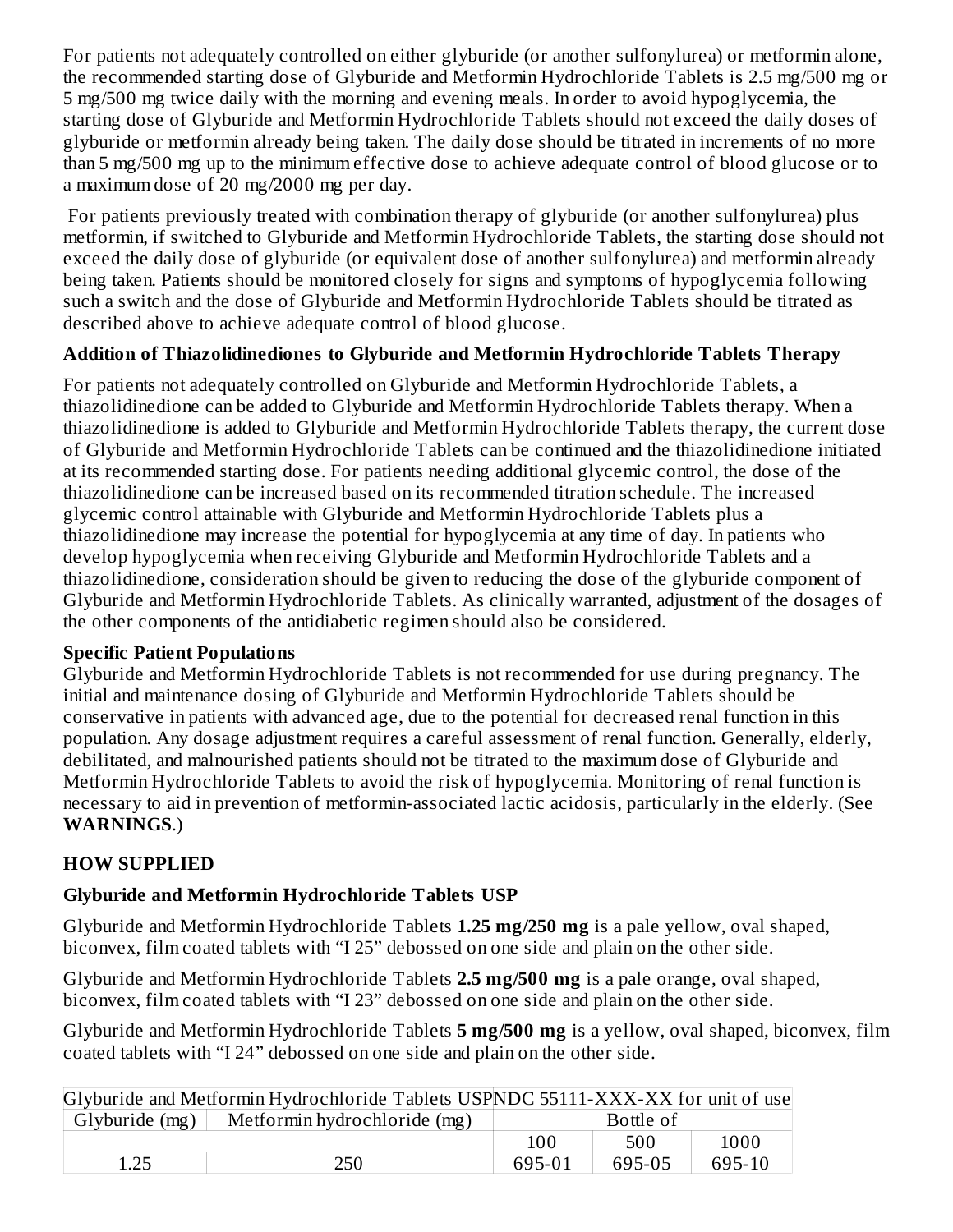| ~ -<br>ں ے | 500 | $\sim$ $\sim$<br>-696-         | $\sim$ $-$<br>$\sim$ $\sim$<br>∽чn-…<br>70 L | $\sim$ $\sim$<br>ี ฯһ-<br>U |
|------------|-----|--------------------------------|----------------------------------------------|-----------------------------|
|            | 500 | $\sim$ $\sim$<br>ь<br>- 1<br>- | 70 L                                         | $\sim$ $\sim$ $\sim$<br>აყ  |

### **STORAGE**

Store at 25° C (77° F). [See USP Controlled Room Temperature.]

Dispense in light-resistant containers.

GLUCOPHAGE $^{\circledR}$  is a registered trademark of Merck Santé S.A.S., an associate of Merck KGaA of Darmstadt, Germany. Licensed to Bristol-Myers Squibb Company.

Micronase $^\circledR$  is a registered trademark of Pharmacia & Upjohn Company.

Rx Only

### **Manufactured for**

Dr. Reddy's Laboratories Inc.,

Bridgewater, NJ 08807 USA

### **Manufactured by**

USV LIMITED

H-17/H-18, OIDC, Mahatma Gandhi

Udyog Nagar, Dabhel, Daman 396210, India

Issued 06/09

### **PATIENT INFORMATION ABOUT**

### **Glyburide and Metformin Hydrochloride Tablets**

### **WARNING:**

A small number of people who have taken metformin hydrochloride have developed a serious condition called lactic acidosis. Properly functioning kidneys are needed to help prevent lactic acidosis. Most people with kidney problems should not take Glyburide and Metformin Hydrochloride Tablets. (See Question Nos. 9 to 13.)

### **Q1. Why do I need to take Glyburide and Metformin Hydrochloride Tablets?**

Your doctor has prescribed Glyburide and Metformin Hydrochloride Tablets to treat your type 2 diabetes. This is also known as non-insulin-dependent diabetes mellitus.

### **Q2. What is type 2 diabetes?**

People with diabetes are not able to make enough insulin and/or respond normally to the insulin their body does make. When this happens, sugar (glucose) builds up in the blood. This can lead to serious medical problems including kidney damage, amputations, and blindness. Diabetes is also closely linked to heart disease. The main goal of treating diabetes is to lower your blood sugar to a normal level.

### **Q3. Why is it important to control type 2 diabetes?**

The main goal of treating diabetes is to lower your blood sugar to a normal level. Studies have shown that good control of blood sugar may prevent or delay complications such as heart disease, kidney disease, or blindness.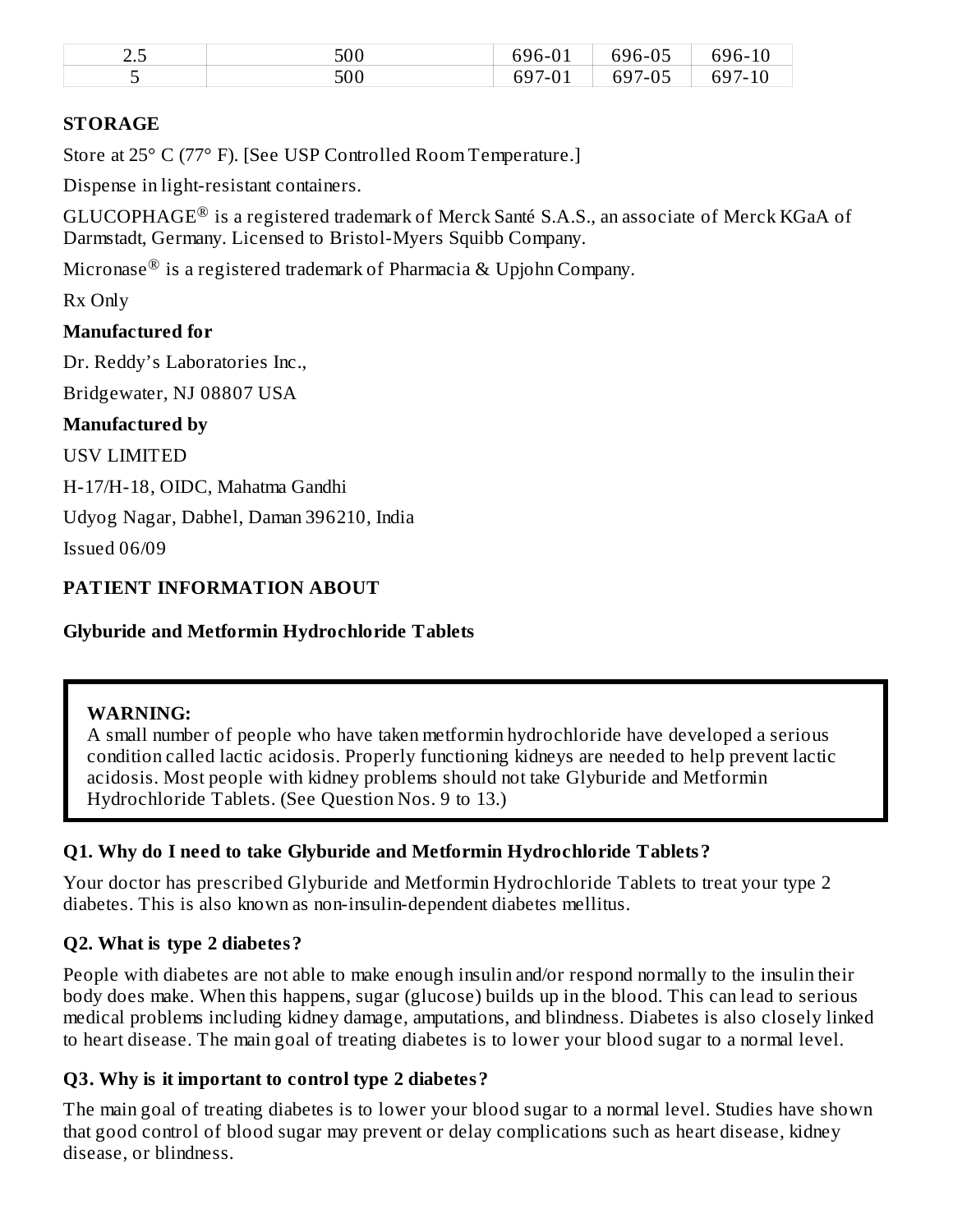### **Q4. How is type 2 diabetes usually controlled?**

High blood sugar can be lowered by diet and exercise, by a number of oral medications, and by insulin injections. Before taking Glyburide and Metformin Hydrochloride Tablets you should first try to control your diabetes by exercise and weight loss. Even if you are taking Glyburide and Metformin Hydrochloride Tablets, you should still exercise and follow the diet recommended for your diabetes.

### **Q5. Does Glyburide and Metformin Hydrochloride Tablets work differently from other glucos econtrol medications?**

Yes it does. Glyburide and Metformin Hydrochloride Tablets combines two glucose-lowering drugs, glyburide and metformin. These two drugs work together to improve the different metabolic defects found in type 2 diabetes. Glyburide lowers blood sugar primarily by causing more of the body's own insulin to be released, and metformin lowers blood sugar, in part, by helping your body use your own insulin more effectively. Together, they are efficient in helping you achieve better glucose control.

### **Q6. What happens if my blood sugar is still too high?**

When blood sugar cannot be lowered enough by Glyburide and Metformin Hydrochloride Tablets your doctor may prescribe injectable insulin or take other measures to control your diabetes.

## **Q7. Can Glyburide and Metformin Hydrochloride Tablets caus e side effects?**

Glyburide and Metformin Hydrochloride Tablets, like all blood sugar-lowering medications, can cause side effects in some patients. Most of these side effects are minor. However, there are also serious, but rare, side effects related to Glyburide and Metformin Hydrochloride Tablets (see **Q9 to Q13**).

### **Q8. What are the most common side effects of Glyburide and Metformin Hydrochloride Tablets?**

The most common side effects of Glyburide and Metformin Hydrochloride Tablets are normally minor ones such as diarrhea, nausea, and upset stomach. If these side effects occur, they usually occur during the first few weeks of therapy. Taking your Glyburide and Metformin Hydrochloride Tablets with meals can help reduce these side effects.

Less frequently, symptoms of hypoglycemia (low blood sugar), such as lightheadedness, dizziness, shakiness, or hunger may occur. The risk of hypoglycemic symptoms increases when meals are skipped, too much alcohol is consumed, or heavy exercise occurs without enough food. Following the advice of your doctor can help you to avoid these symptoms.

### **Q9. Are there any s erious side effects that Glyburide and Metformin Hydrochloride Tablets can caus e?**

Glyburide and Metformin Hydrochloride Tablets rarely causes serious side effects. The most serious side effect that Glyburide and Metformin Hydrochloride Tablets can cause is called lactic acidosis.

### **Q10. What is lactic acidosis and can it happen to me?**

Lactic acidosis is caused by a buildup of lactic acid in the blood. Lactic acidosis associated with metformin is rare and has occurred mostly in people whose kidneys were not working normally. Lactic acidosis has been reported in about one in 33,000 patients taking metformin over the course of a year. Although rare, if lactic acidosis does occur, it can be fatal in up to half the cases.

It's also important for your liver to be working normally when you take Glyburide and Metformin Hydrochloride Tablets. Your liver helps remove lactic acid from your bloodstream.

Your doctor will monitor your diabetes and may perform blood tests on you from time to time to make sure your kidneys and your liver are functioning normally.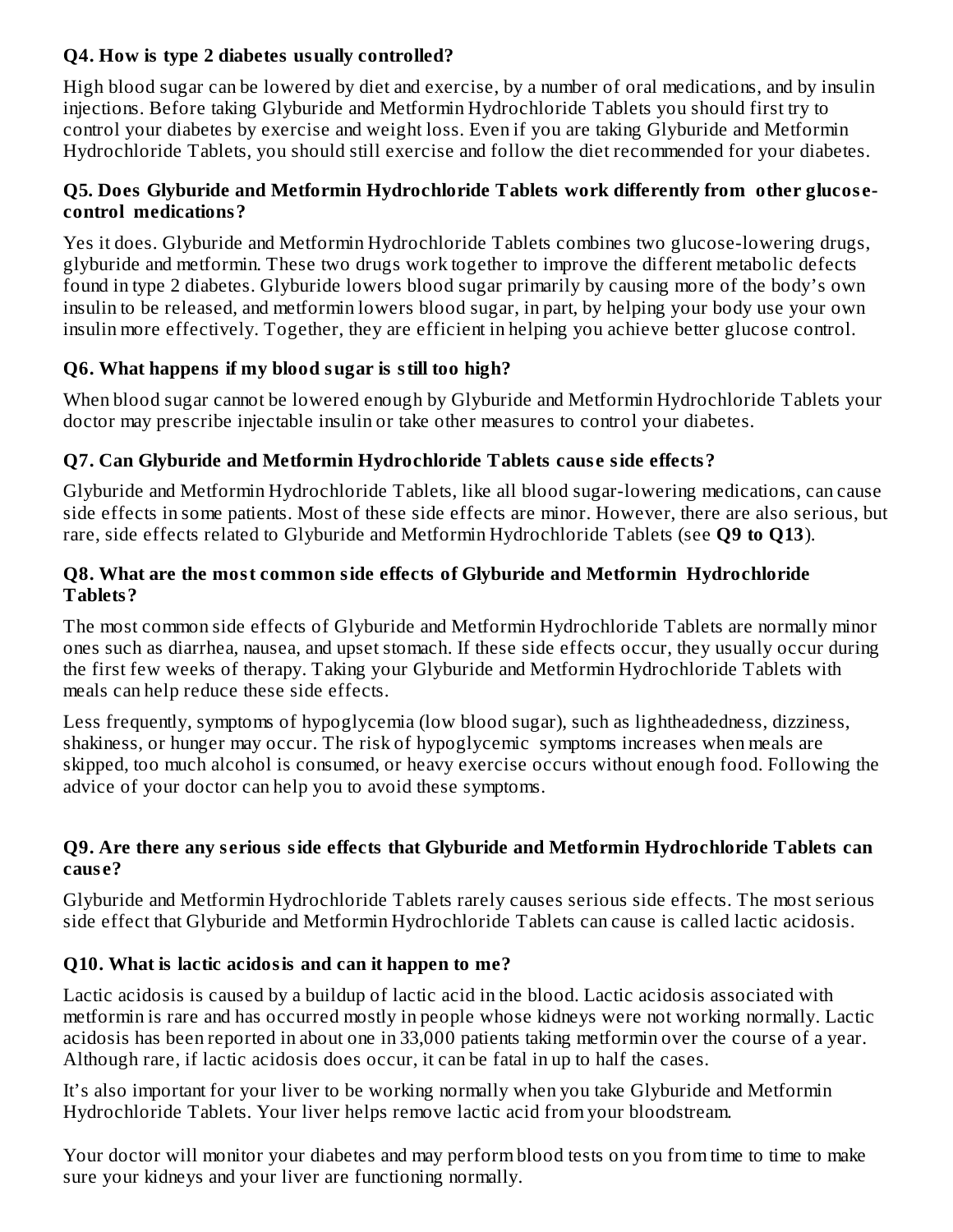There is no evidence that Glyburide and Metformin Hydrochloride Tablets causes harm to the kidneys or liver.

## **Q11. Are there other risk factors for lactic acidosis?**

Your risk of developing lactic acidosis from taking Glyburide and Metformin Hydrochloride Tablets is very low as long as your kidneys and liver are healthy. However, some factors can increase your risk because they can affect kidney and liver function. You should discuss your risk with your physician.

You should not take Glyburide and Metformin Hydrochloride Tablets if:

- You have chronic kidney or liver problems
- You have congestive heart failure which is treated with medications, e.g., digoxin (\*Lanoxin $^{\circledR}$ ) or furosemide  $(*\check$ Easix $^{\circledR})$
- You drink alcohol excessively (all the time or short-term "binge" drinking)
- You are seriously dehydrated (have lost a large amount of body fluids)
- You are going to have certain x-ray procedures with injectable contrast agents
- You are going to have surgery
- You develop a serious condition such as a heart attack, severe infection, or a stroke
- You are ≥80 years of age and have NOT had your kidney function tested

## **Q12. What are the symptoms of lactic acidosis?**

Some of the symptoms include: feeling very weak, tired or uncomfortable; unusual muscle pain, trouble breathing, unusual or unexpected stomach discomfort, feeling cold, feeling dizzy or lightheaded, or suddenly developing a slow or irregular heartbeat.

If you notice these symptoms, or if your medical condition has suddenly changed, stop taking Glyburide and Metformin Hydrochloride Tablets and call your doctor right away. Lactic acidosis is a medical emergency that must be treated in a hospital.

## **Q13. What does my doctor need to know to decreas e my risk of lactic acidosis?**

Tell your doctor if you have an illness that results in severe vomiting, diarrhea, and/or fever, or if your intake of fluids is significantly reduced. These situations can lead to severe dehydration, and it may be necessary to stop taking Glyburide and Metformin Hydrochloride Tablets temporarily.

You should let your doctor know if you are going to have any surgery or specialized x-ray procedures that require injection of contrast agents. Glyburide and Metformin Hydrochloride Tablets therapy will need to be stopped temporarily in such instances.

## **Q14. Can I take Glyburide and Metformin Hydrochloride Tablets with other medications?**

Remind your doctor that you are taking Glyburide and Metformin Hydrochloride Tablets when any new drug is prescribed or a change is made in how you take a drug already prescribed. Glyburide and Metformin Hydrochloride Tablets may interfere with the way some drugs work and some drugs may interfere with the action of Glyburide and Metformin Hydrochloride Tablets.

## **Q15. What if I become pregnant while taking Glyburide and Metformin Hydrochloride Tablets?**

Tell your doctor if you plan to become pregnant or have become pregnant. As with other oral glucosecontrol medications, you should not take Glyburide and Metformin Hydrochloride Tablets during pregnancy.

Usually your doctor will prescribe insulin while you are pregnant. As with all medications, you and your doctor should discuss the use of Glyburide and Metformin Hydrochloride Tablets if you are nursing a child.

## **Q16. How do I take Glyburide and Metformin Hydrochloride Tablets?**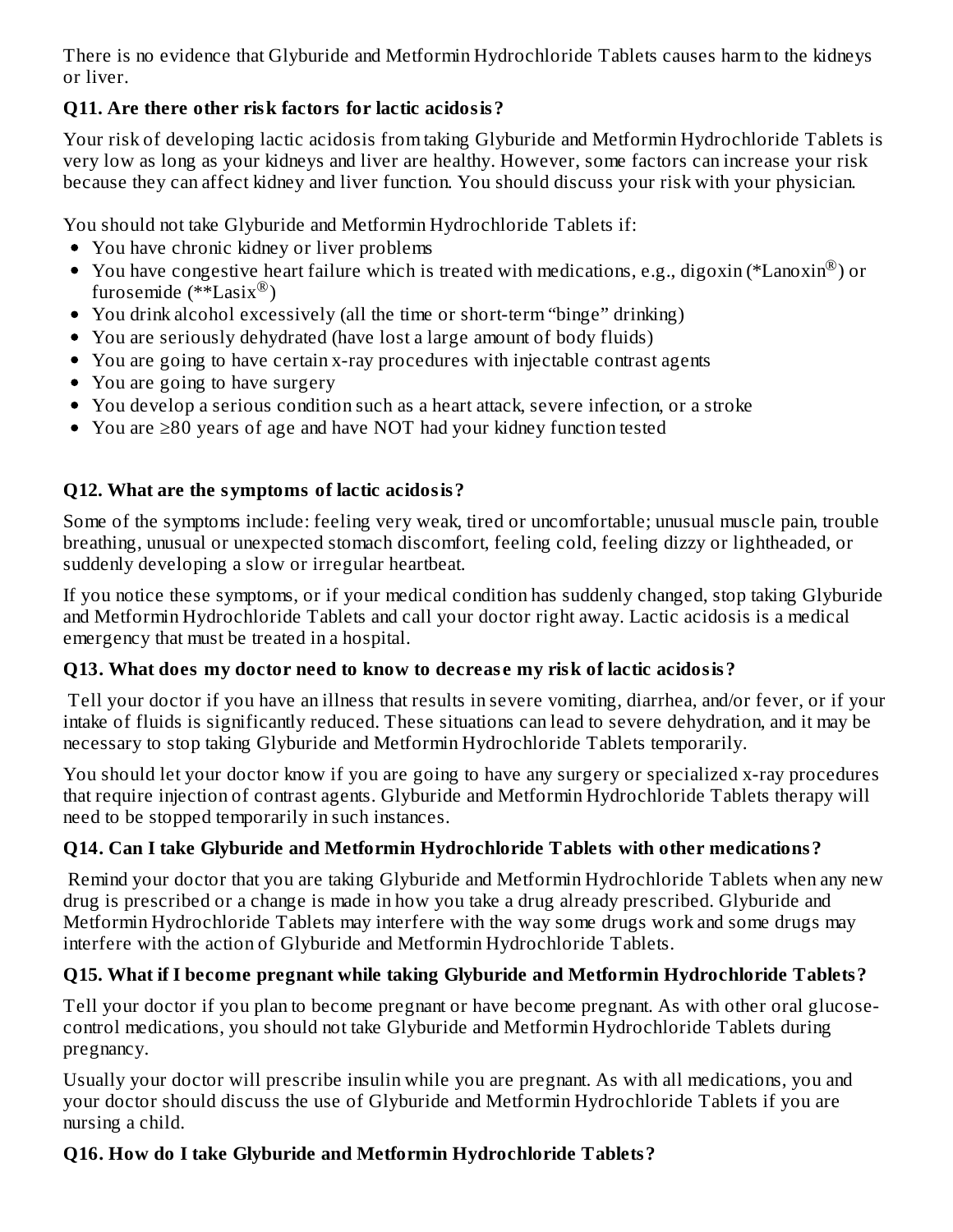Your doctor will tell you how many Glyburide and Metformin Hydrochloride Tablets to take and how often. This should also be printed on the label of your prescription. You will probably be started on a low dose of Glyburide and Metformin Hydrochloride Tablets and your dosage will be increased gradually until your blood sugar is controlled.

### **Q17. Where can I get more information about Glyburide and Metformin Hydrochloride Tablets?**

This leaflet is a summary of the most important information about Glyburide and Metformin Hydrochloride Tablets. If you have any questions or problems, you should talk to your doctor or other healthcare provider about type 2 diabetes as well as Glyburide and Metformin Hydrochloride Tablets and its side effects. There is also a leaflet (package insert) written for health professionals that your pharmacist can let you read.

GLUCOPHAGE $^{\circledR}$  is a registered trademark of Merck Santé S.A.S., an associate of Merck KGaA of Darmstadt, Germany. Licensed to Bristol-Myers Squibb Company.

Micronase $^\circledR$  is a registered trademark of Pharmacia & Upjohn Company.

\*Lanoxin $^{\circledR}$  is a registered trademark of GlaxoSmithKline.

 $*$ \*Lasix $^{\circledR}$  is a registered trademark of Aventis Pharma, Inc.

Call your doctor for medical advice about side effects. You may report side effects to FDA at 1-800- FDA 1088.

Rx Only

### **Manufactured for**

Dr. Reddy's Laboratories Inc.,

Bridgewater, NJ 08807 USA

### **Manufactured by**

USV LIMITED

H-17/H-18, OIDC, Mahatma Gandhi

Udyog Nagar, Dabhel, Daman 396210, India

Issued 06/09

|                                                                              | <b>GLYBURIDE AND METFORMIN HYDROCHLORIDE</b> |                                          |               |           |
|------------------------------------------------------------------------------|----------------------------------------------|------------------------------------------|---------------|-----------|
| glyburide and metformin hydrochloride tablet                                 |                                              |                                          |               |           |
|                                                                              |                                              |                                          |               |           |
| <b>Product Information</b>                                                   |                                              |                                          |               |           |
| Product Type                                                                 | HUMAN PRESCRIPTION DRUG                      | Item Code (Source)                       | NDC:55111-695 |           |
| <b>Route of Administration</b>                                               | ORAL                                         |                                          |               |           |
|                                                                              |                                              |                                          |               |           |
|                                                                              |                                              |                                          |               |           |
| <b>Active Ingredient/Active Moiety</b>                                       |                                              |                                          |               |           |
|                                                                              | <b>Ingredient Name</b>                       | <b>Basis of Strength</b>                 |               | Strength  |
| <b>GLYBURIDE</b> (UNII: SX6K58TVWC) (GLYBURIDE - UNII:SX6K58TVWC)            |                                              | <b>GLYBURIDE</b>                         |               | $1.25$ mg |
| METFORMIN HYDRO CHLORIDE (UNII: 786Z46389E) (METFORMIN -<br>UNII:9100L32L2N) |                                              | <b>METFORMIN</b><br><b>HYDROCHLORIDE</b> |               | $250$ mg  |
|                                                                              |                                              |                                          |               |           |
|                                                                              |                                              |                                          |               |           |
| <b>Inactive Ingredients</b>                                                  |                                              |                                          |               |           |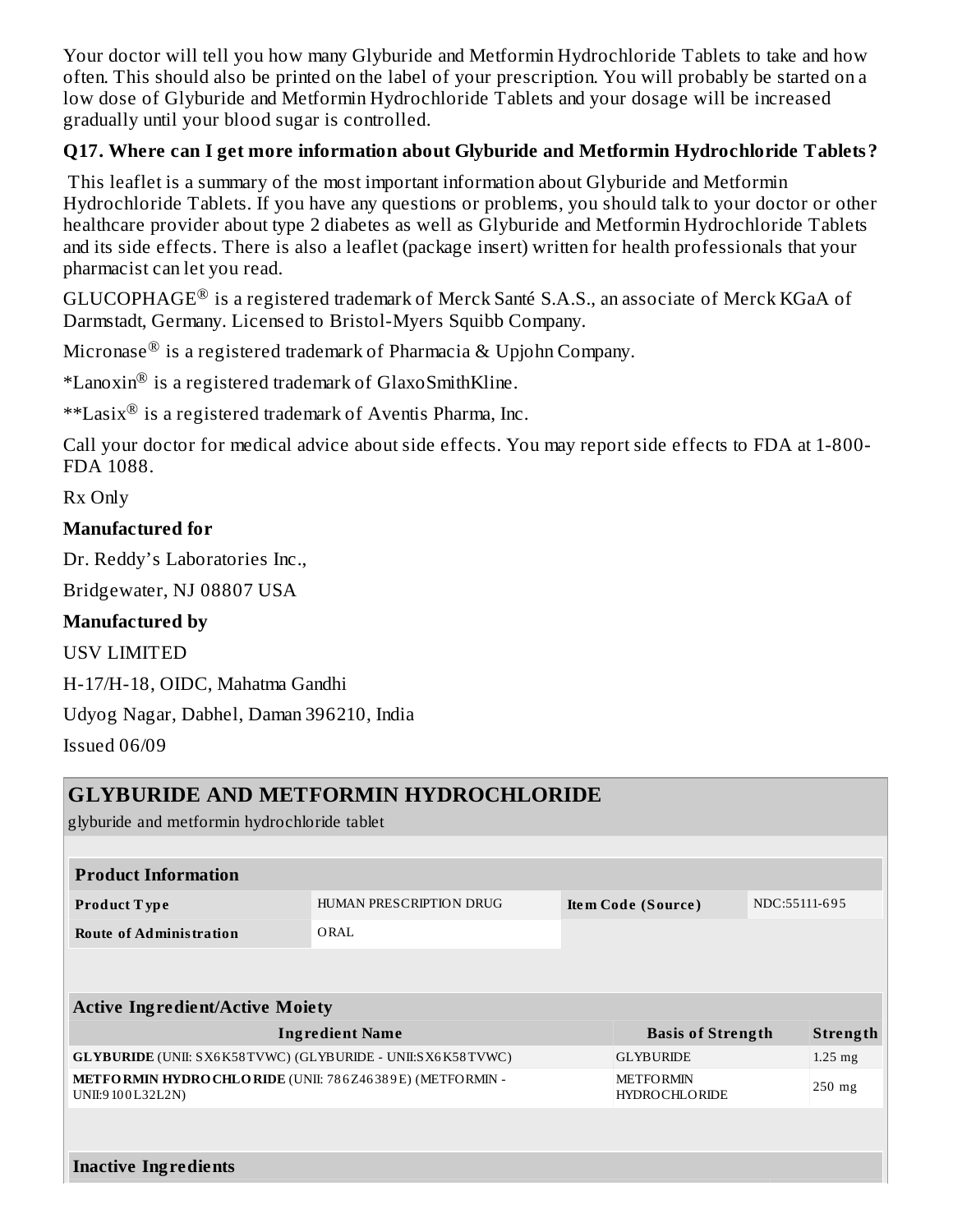|                                             | <b>Ingredient Name</b>                                    |                             | Strength                  |
|---------------------------------------------|-----------------------------------------------------------|-----------------------------|---------------------------|
|                                             | SO DIUM STARCH GLYCOLATE TYPE A POTATO (UNII: 5856J3G2A2) |                             |                           |
| PO VIDO NE (UNII: FZ989GH94E)               |                                                           |                             |                           |
| <b>SILICON DIO XIDE (UNII: ETJ7Z6 XBU4)</b> |                                                           |                             |                           |
| MAGNESIUM STEARATE (UNII: 70097M6I30)       |                                                           |                             |                           |
| HYPROMELLOSE (UNII: 3NXW29V3WO)             |                                                           |                             |                           |
| TALC (UNII: 7SEV7J4R1U)                     |                                                           |                             |                           |
| TITANIUM DIO XIDE (UNII: 15FIX9 V2JP)       |                                                           |                             |                           |
|                                             | POLYETHYLENE GLYCOL 6000 (UNII: 30IQX730WE)               |                             |                           |
| <b>PROPYLENE GLYCOL (UNII: 6DC9Q167V3)</b>  |                                                           |                             |                           |
|                                             | FERRIC OXIDE YELLOW (UNII: EX438O2MRT)                    |                             |                           |
|                                             |                                                           |                             |                           |
|                                             |                                                           |                             |                           |
| <b>Product Characteristics</b>              |                                                           |                             |                           |
| Color                                       | YELLOW (pale yellow)                                      | <b>Score</b>                | no score                  |
| <b>Shape</b>                                | OVAL (biconvex)                                           | <b>Size</b>                 | 11mm                      |
| <b>Flavor</b>                               |                                                           | <b>Imprint Code</b>         | I25                       |
| Contains                                    |                                                           |                             |                           |
|                                             |                                                           |                             |                           |
|                                             |                                                           |                             |                           |
| Packaging                                   |                                                           |                             |                           |
| <b>Item Code</b><br>#                       | <b>Package Description</b>                                | <b>Marketing Start Date</b> | <b>Marketing End Date</b> |
| 1 NDC:55111-695-01                          | 100 in 1 BOTTLE                                           |                             |                           |
| 2 NDC:55111-695-05                          | 500 in 1 BOTTLE                                           |                             |                           |
| 3 NDC:55111-695-10                          | 1000 in 1 BOTTLE                                          |                             |                           |
|                                             |                                                           |                             |                           |
|                                             |                                                           |                             |                           |
| <b>Marketing Information</b>                |                                                           |                             |                           |
| <b>Marketing Category</b>                   | <b>Application Number or Monograph Citation</b>           | <b>Marketing Start Date</b> | <b>Marketing End Date</b> |
| <b>ANDA</b>                                 | ANDA079009                                                | 06/30/2009                  |                           |
|                                             |                                                           |                             |                           |

| <b>GLYBURIDE AND METFORMIN HYDROCHLORIDE</b><br>glyburide and metformin hydrochloride tablet |                         |  |                                          |               |          |  |
|----------------------------------------------------------------------------------------------|-------------------------|--|------------------------------------------|---------------|----------|--|
|                                                                                              |                         |  |                                          |               |          |  |
| <b>Product Information</b>                                                                   |                         |  |                                          |               |          |  |
| Product Type                                                                                 | HUMAN PRESCRIPTION DRUG |  | Item Code (Source)                       | NDC:55111-696 |          |  |
| <b>Route of Administration</b>                                                               | ORAL                    |  |                                          |               |          |  |
|                                                                                              |                         |  |                                          |               |          |  |
|                                                                                              |                         |  |                                          |               |          |  |
| <b>Active Ingredient/Active Moiety</b>                                                       |                         |  |                                          |               |          |  |
|                                                                                              | <b>Ingredient Name</b>  |  | <b>Basis of Strength</b>                 |               | Strength |  |
| <b>GLYBURIDE</b> (UNII: SX6K58TVWC) (GLYBURIDE - UNII:SX6K58TVWC)                            |                         |  | <b>GLYBURIDE</b>                         |               | $2.5$ mg |  |
| METFORMIN HYDRO CHLORIDE (UNII: 786Z46389E) (METFORMIN -<br>UNII:9100L32L2N)                 |                         |  | <b>METFORMIN</b><br><b>HYDROCHLORIDE</b> |               | 500 mg   |  |
|                                                                                              |                         |  |                                          |               |          |  |
|                                                                                              |                         |  |                                          |               |          |  |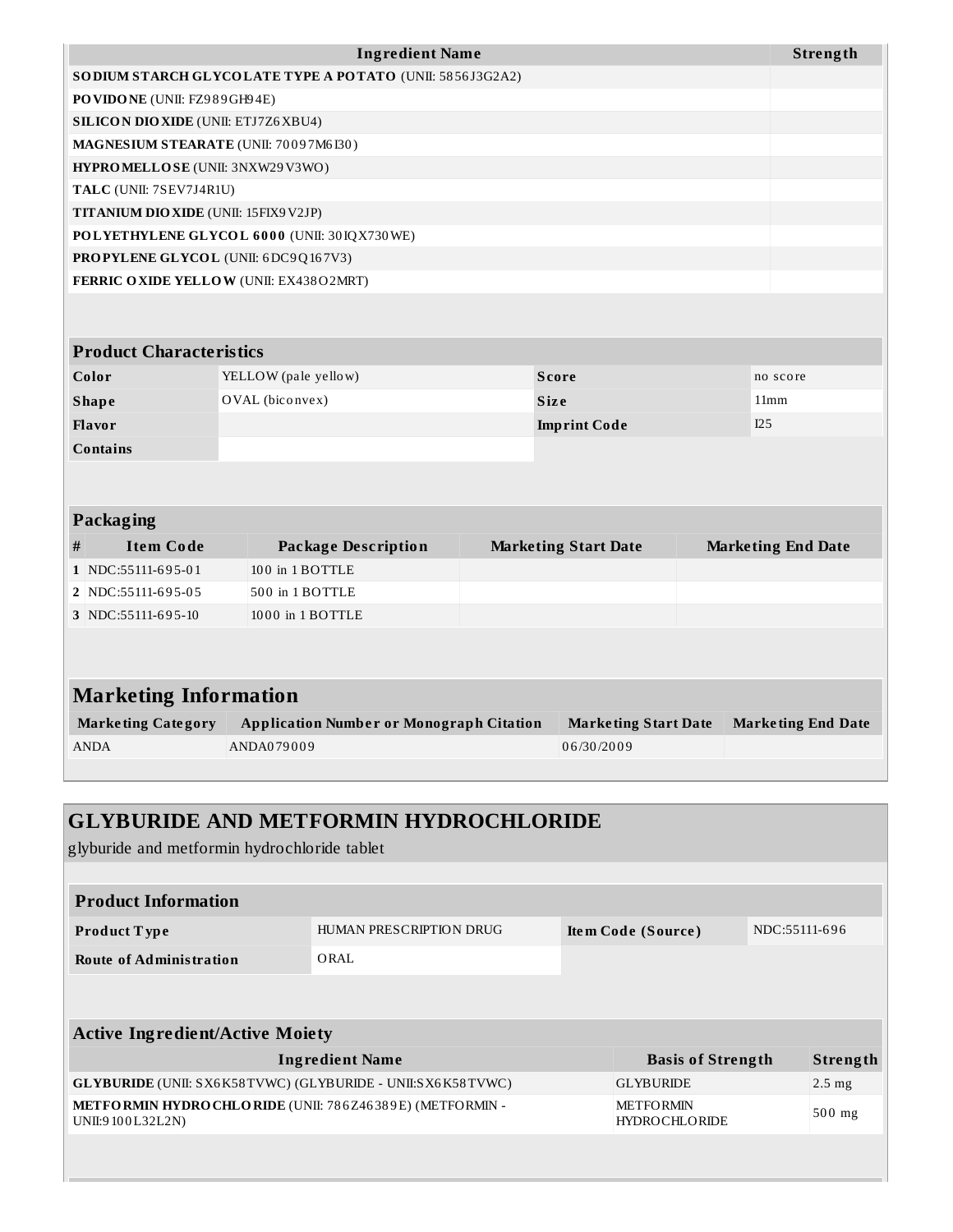| <b>Inactive Ingredients</b>                  |                                                          |                             |                           |                           |  |
|----------------------------------------------|----------------------------------------------------------|-----------------------------|---------------------------|---------------------------|--|
|                                              | <b>Ingredient Name</b>                                   |                             |                           | Strength                  |  |
|                                              | SODIUM STARCH GLYCOLATE TYPE A POTATO (UNII: 5856J3G2A2) |                             |                           |                           |  |
| PO VIDO NE (UNII: FZ989GH94E)                |                                                          |                             |                           |                           |  |
| <b>SILICON DIO XIDE</b> (UNII: ETJ7Z6 XBU4)  |                                                          |                             |                           |                           |  |
| MAGNESIUM STEARATE (UNII: 70097M6130)        |                                                          |                             |                           |                           |  |
| HYPROMELLOSE (UNII: 3NXW29V3WO)              |                                                          |                             |                           |                           |  |
| TALC (UNII: 7SEV7J4R1U)                      |                                                          |                             |                           |                           |  |
| <b>TITANIUM DIO XIDE</b> (UNII: 15FIX9 V2JP) |                                                          |                             |                           |                           |  |
|                                              | POLYETHYLENE GLYCOL 6000 (UNII: 30IQX730WE)              |                             |                           |                           |  |
| <b>PROPYLENE GLYCOL</b> (UNII: 6DC9Q167V3)   |                                                          |                             |                           |                           |  |
|                                              | <b>FERRIC OXIDE YELLOW (UNII: EX438O2MRT)</b>            |                             |                           |                           |  |
| <b>FERRIC OXIDE RED (UNII: 1K09F3G675)</b>   |                                                          |                             |                           |                           |  |
|                                              |                                                          |                             |                           |                           |  |
|                                              |                                                          |                             |                           |                           |  |
| <b>Product Characteristics</b>               |                                                          |                             |                           |                           |  |
| Color                                        | ORANGE (pale orange)                                     | <b>Score</b>                |                           | no score                  |  |
| <b>Shape</b>                                 | OVAL (biconvex)                                          | <b>Size</b>                 |                           | 15 <sub>mm</sub>          |  |
| <b>Flavor</b>                                |                                                          | I23<br><b>Imprint Code</b>  |                           |                           |  |
| <b>Contains</b>                              |                                                          |                             |                           |                           |  |
|                                              |                                                          |                             |                           |                           |  |
|                                              |                                                          |                             |                           |                           |  |
| Packaging                                    |                                                          |                             |                           |                           |  |
| <b>Item Code</b><br>#                        | <b>Package Description</b>                               | <b>Marketing Start Date</b> |                           | <b>Marketing End Date</b> |  |
| 1 NDC:55111-696-01                           | 100 in 1 BOTTLE                                          |                             |                           |                           |  |
| 2 NDC:55111-696-05                           | 500 in 1 BOTTLE                                          |                             |                           |                           |  |
| 3 NDC:55111-696-10                           | 1000 in 1 BOTTLE                                         |                             |                           |                           |  |
|                                              |                                                          |                             |                           |                           |  |
|                                              |                                                          |                             |                           |                           |  |
|                                              |                                                          |                             |                           |                           |  |
| <b>Marketing Information</b>                 |                                                          |                             |                           |                           |  |
| <b>Marketing Category</b>                    | <b>Application Number or Monograph Citation</b>          | <b>Marketing Start Date</b> | <b>Marketing End Date</b> |                           |  |
| <b>ANDA</b>                                  | ANDA079009                                               | 06/30/2009                  |                           |                           |  |
|                                              |                                                          |                             |                           |                           |  |

# **GLYBURIDE AND METFORMIN HYDROCHLORIDE**

glyburide and metformin hydrochloride tablet

| <b>Product Information</b>                                                   |                         |  |                                   |               |                 |  |  |
|------------------------------------------------------------------------------|-------------------------|--|-----------------------------------|---------------|-----------------|--|--|
| <b>Product Type</b>                                                          | HUMAN PRESCRIPTION DRUG |  | Item Code (Source)                | NDC:55111-697 |                 |  |  |
| <b>Route of Administration</b>                                               | ORAL                    |  |                                   |               |                 |  |  |
|                                                                              |                         |  |                                   |               |                 |  |  |
| <b>Active Ingredient/Active Moiety</b>                                       |                         |  |                                   |               |                 |  |  |
|                                                                              | <b>Ingredient Name</b>  |  | <b>Basis of Strength</b>          |               | Strength        |  |  |
| <b>GLYBURIDE</b> (UNII: SX6K58TVWC) (GLYBURIDE - UNII:SX6K58TVWC)            |                         |  | <b>GLYBURIDE</b>                  |               | 5 <sub>mg</sub> |  |  |
| METFORMIN HYDRO CHLORIDE (UNII: 786Z46389E) (METFORMIN -<br>UNII:9100L32L2N) |                         |  | <b>METFORMIN</b><br>HYDROCHLORIDE |               | $500$ mg        |  |  |